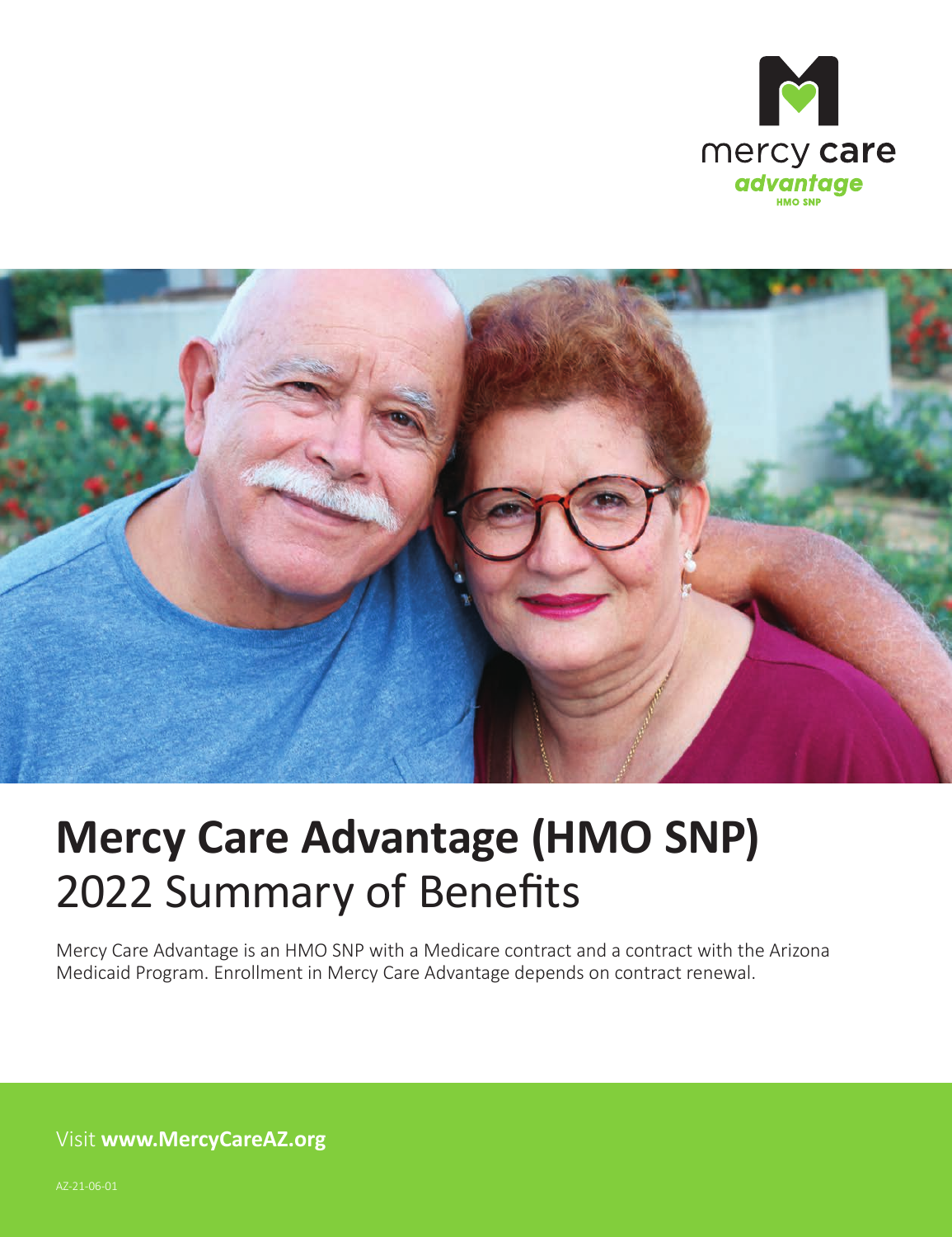## **Mercy Care Advantage (HMO SNP)**

## **Member Services**

## **Call 602-586-1730** or **1-877-436-5288**

Calls to these numbers are free.  $8:00$  a.m.  $-8:00$  p.m., 7 days a week.

Member Services also has free language interpreter services available for non-English speakers.

## **TTY 711**

Calls to this number are free.  $8:00$  a.m.  $-8:00$  p.m., 7 days a week.

## **Sales**

## **Call 602-414-7630** or **1-866-571-5781**

Calls to these numbers are free. 8:00 a.m. – 8:00 p.m., 7 days a week.

Mercy Care Advantage (HMO SNP) Sales also has free language interpreter services available for non-English speakers.

## **TTY 711**

Calls to this number are free. 8:00 a.m. – 8:00 p.m., 7 days a week.

## **Write** Mercy Care Advantage (HMO SNP) 4500 E. Cotton Center Blvd. Phoenix, AZ 85040

## **Website [www.MercyCareAZ.org](http://www.MercyCareAZ.org)**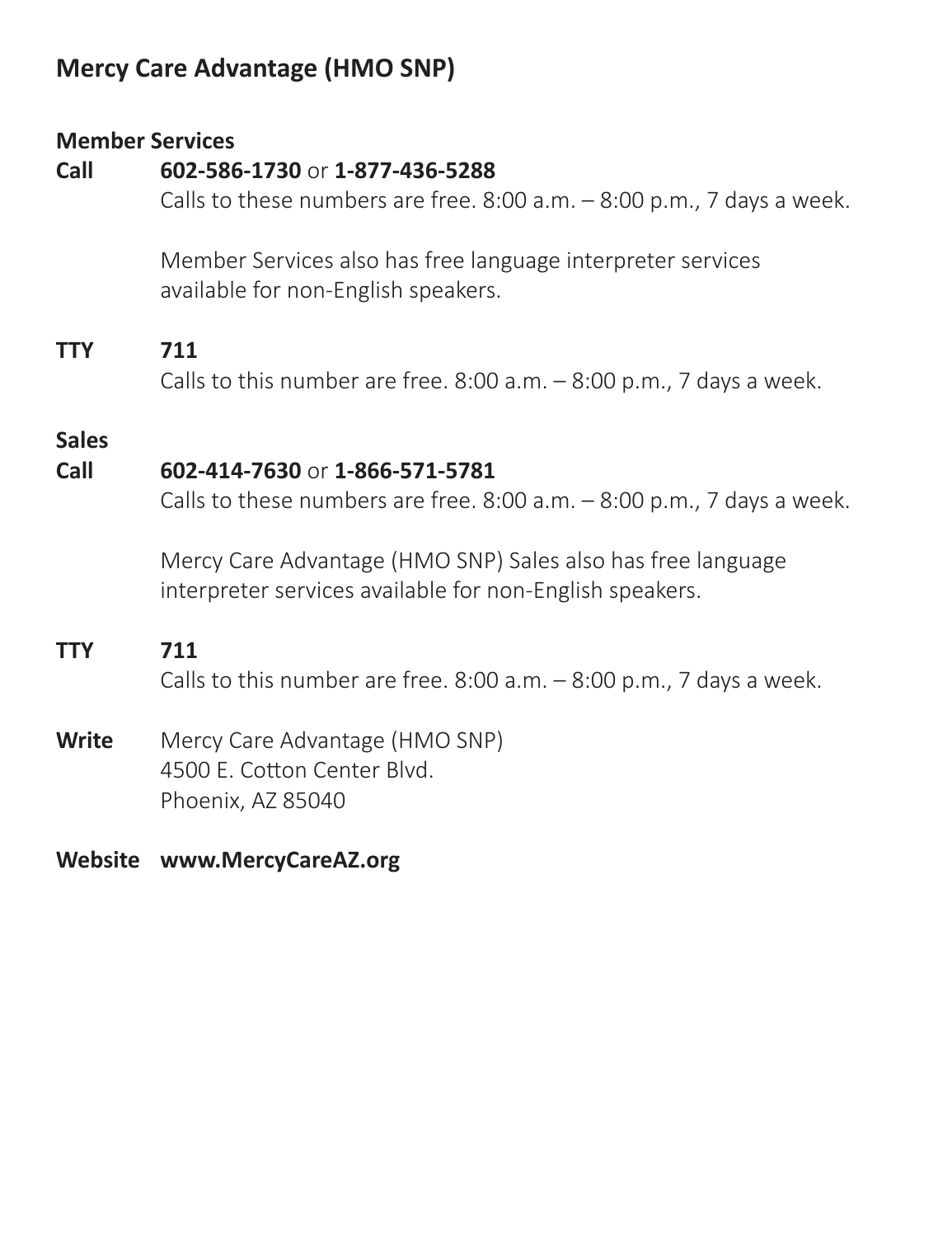

# **2022 Summary of Benefits Mercy Care Advantage (HMO SNP)**

January 1, 2022 – December 31, 2022 H5580-001, 004, 005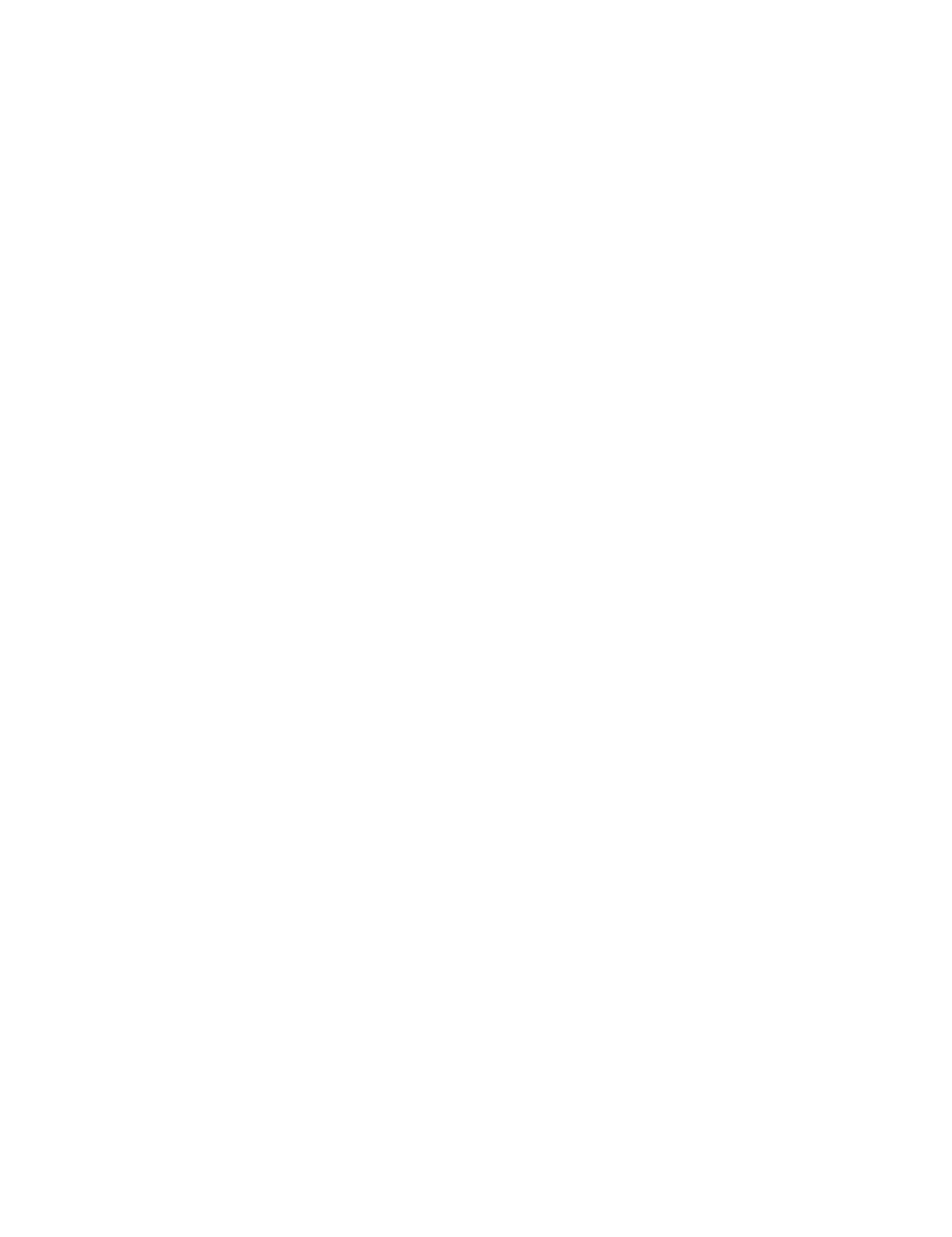

## **Section I – Introduction to Summary of Benefits**

#### **Summary of Benefits**

January 1, 2022 – December 31, 2022

This booklet gives you a summary of what we cover and what you pay. It doesn't list every service that we cover or list every limitation or exclusion. To see a complete list of covered services and exclusions, refer to the Mercy Care Advantage Evidence of Coverage. The Evidence of Coverage is available on our website at **[www.MercyCareAZ.org](http://www.MercyCareAZ.org)**, or you can call us at the numbers below and ask for a copy to be mailed to you.

#### **Sections in this Summary of Benefits booklet**

**Section I** – Introduction to Summary of Benefits

**Section II** – Summary of Benefits

**Section III** – Arizona Health Care Cost Containment System (AHCCCS) Medicaid Benefits

**Section IV** – Additional Information and Pre‑Enrollment Checklist

#### **Eligibility**

To be eligible for the Mercy Care Advantage plan, you must be entitled to Medicare Part A, be enrolled in Medicare Part B and enrolled in AHCCCS.

You must also live in the Mercy Care Advantage service area, which includes all counties in the State of Arizona. Those Arizona counties are: Apache, Cochise, Coconino, Gila, Graham, Greenlee, La Paz, Maricopa, Mohave, Navajo, Pima, Pinal, Santa Cruz, Yavapai and Yuma.

#### **How to contact Mercy Care Advantage**

For current Mercy Care Advantage members, call us at **602-586-1730** or **1-877-436-5288** (TTY **711**), 8:00 a.m. – 8:00 p.m., 7 days a week.

If you are not a Mercy Care Advantage member, call us at **602-414-7630** or **1-866-571-5781** (TTY **711**), 8:00 a.m. – 8:00 p.m., 7 days a week.

For information about Mercy Care Advantage you can go to our website, **www.MercyCareAZ.org**.

#### **About Mercy Care Advantage**

Mercy Care Advantage is available to people who have Medicare and who receive Medicaid assistance from AHCCCS. Mercy Care Advantage is a Medicare Special Needs Plan, which means our plan benefits and services are designed for people with special health care needs. Our plan offers additional benefits and services not covered under Medicare, such as dental, hearing aids, and eyewear. If you are a member of Mercy Care and enroll in Mercy Care Advantage, we will coordinate your Medicare and Medicaid covered services for you.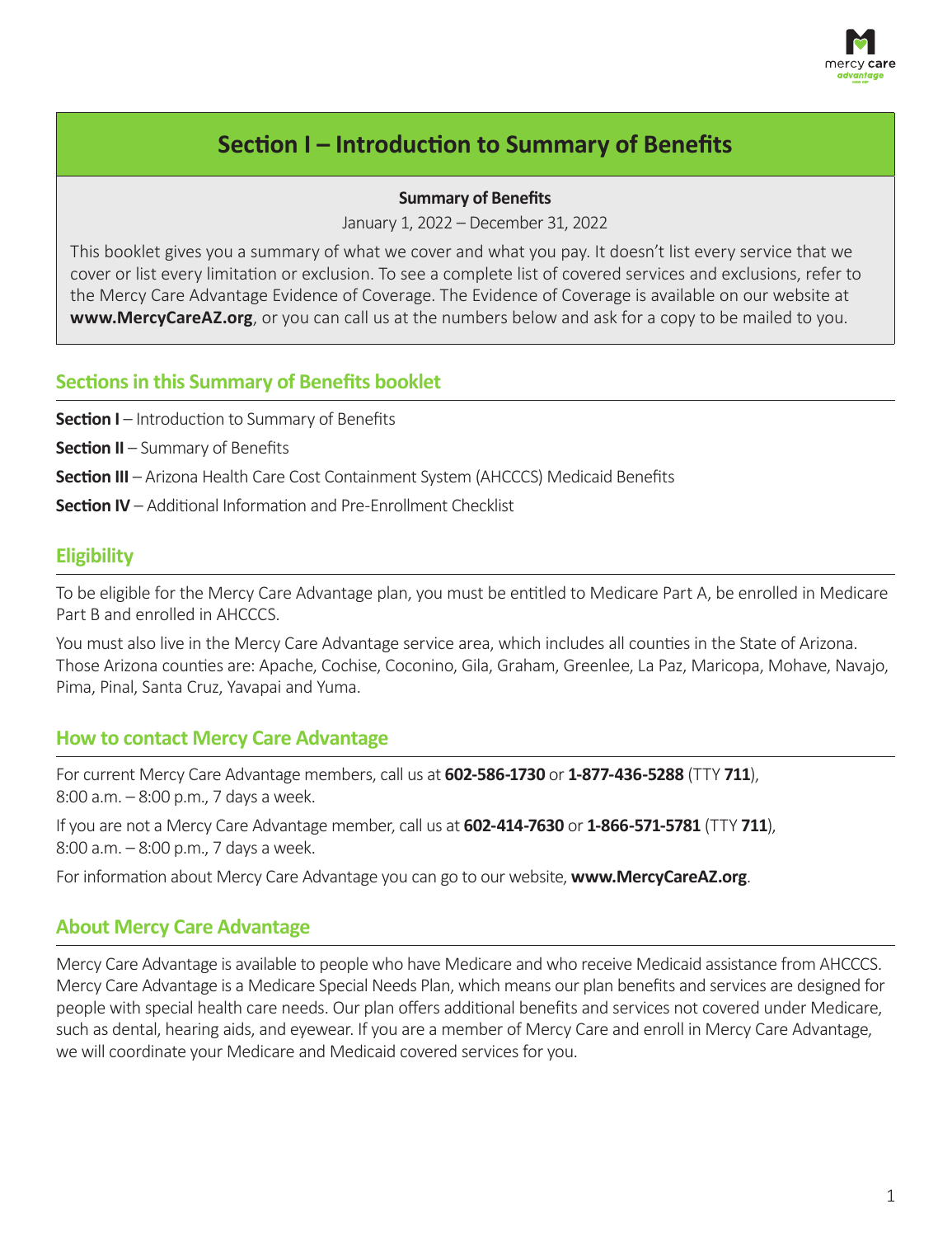

### **Section II – Summary of Benefits :anuary 1, 2022 – December 31, 2022**

| <b>Benefits and Services</b>                                                                       | <b>Mercy Care Advantage (HMO SNP)</b>                                                                                                                                                                                                                                                                               | What you should know                                                                                                                                                   |
|----------------------------------------------------------------------------------------------------|---------------------------------------------------------------------------------------------------------------------------------------------------------------------------------------------------------------------------------------------------------------------------------------------------------------------|------------------------------------------------------------------------------------------------------------------------------------------------------------------------|
| <b>Monthly plan</b><br>premium                                                                     | \$0 per month.                                                                                                                                                                                                                                                                                                      | You must keep paying your<br>Medicare Part B premium.                                                                                                                  |
| <b>Deductible</b>                                                                                  | • \$0 or \$203 per calendar year for services<br>covered under Medicare Part B, depending<br>on your level of Medicaid eligibility.<br>• \$0 or \$1,484 per calendar year for inpatient                                                                                                                             | Our plan has deductibles for some<br>hospital and medical services.                                                                                                    |
|                                                                                                    | services covered under Medicare Part A,<br>depending on your level of Medicaid eligibility.<br>These are the 2021 cost sharing amounts and<br>may change for 2022. Mercy Care Advantage<br>will publish the 2022 annual Medicare Part A<br>and B deductible amounts on our website as<br>soon as they are released. |                                                                                                                                                                        |
|                                                                                                    | • \$0 to \$99 per calendar year for Part D<br>prescription drugs.                                                                                                                                                                                                                                                   |                                                                                                                                                                        |
| <b>Maximum Out-of-</b><br><b>Pocket Responsibility</b><br>(does not include<br>prescription drugs) | Our plan protects you by having yearly limits<br>on your out-of-pocket costs for medical and<br>hospital care.<br>In this plan, you may pay nothing for Medicare-<br>covered services, depending on your level of                                                                                                   | Refer to the "Medicare & You"<br>handbook for Medicare-covered<br>services. For AHCCCS-covered<br>services, refer to the Medicaid<br>Coverage section in this booklet. |
|                                                                                                    | Arizona Health Care Cost Containment System<br>(AHCCCS) eligibility.                                                                                                                                                                                                                                                | Please note that you will still<br>need to pay your Medicare Part B<br>monthly premiums and<br>cost-sharing for your Part D<br>prescription drugs.                     |
|                                                                                                    | Your yearly limit(s) in this plan:<br>• \$7,550 for services you receive from in-<br>network providers.                                                                                                                                                                                                             |                                                                                                                                                                        |
|                                                                                                    | • If you reach the limit on out-of-pocket costs,<br>you keep getting covered hospital and<br>medical services and we will pay the full<br>cost for the rest of the calendar year.                                                                                                                                   |                                                                                                                                                                        |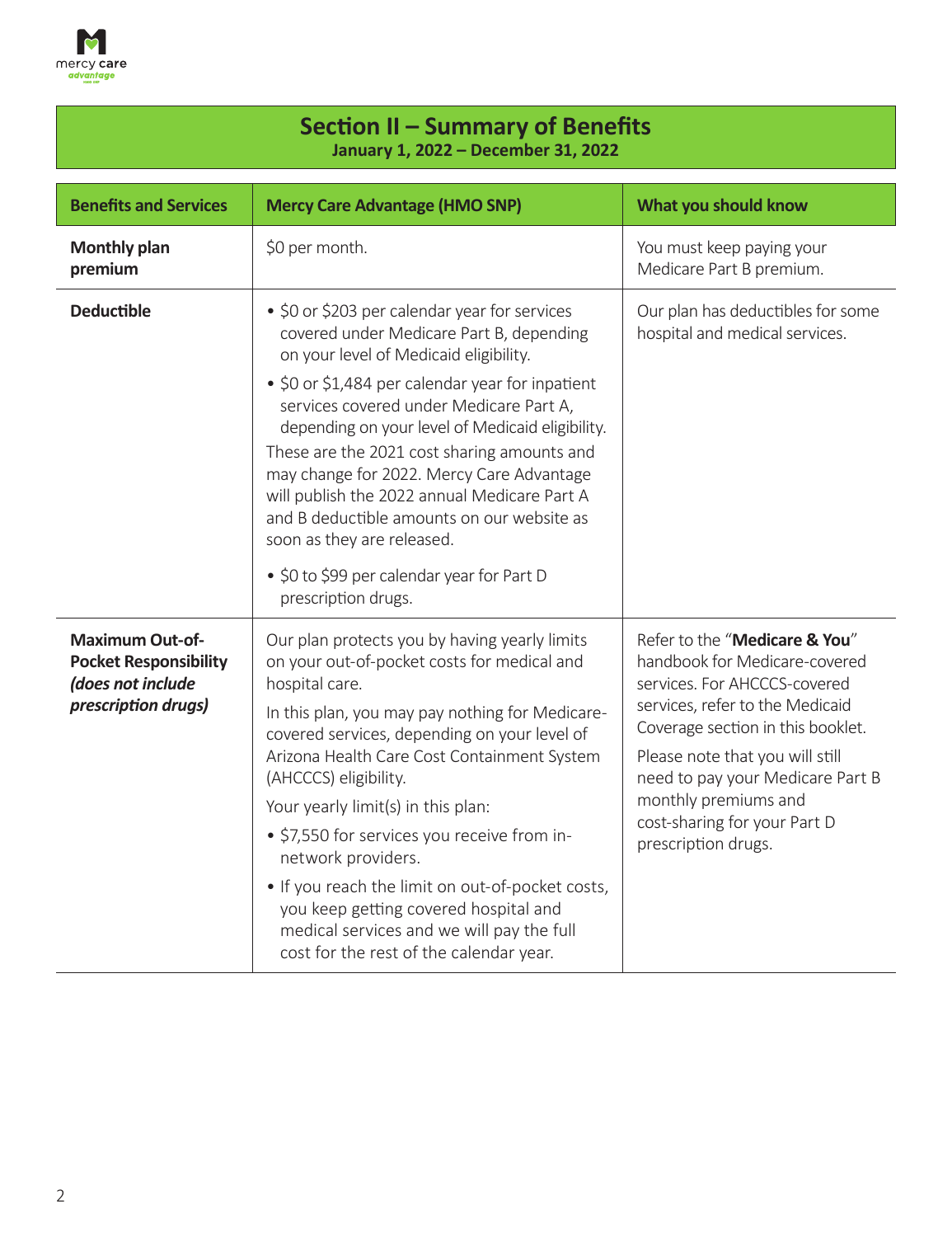

| Section II – Summary of Benefits<br>January 1, 2022 - December 31, 2022 |                                                                                                                                                                                  |                                                                                                    |
|-------------------------------------------------------------------------|----------------------------------------------------------------------------------------------------------------------------------------------------------------------------------|----------------------------------------------------------------------------------------------------|
| <b>Benefits and Services</b>                                            | <b>Mercy Care Advantage (HMO SNP)</b>                                                                                                                                            | What you should know                                                                               |
|                                                                         | <b>Outpatient Prescription Drug Benefits</b>                                                                                                                                     |                                                                                                    |
| <b>Medicare Part D Drugs</b>                                            | Depending on your income and<br>institutional status, you pay the following:                                                                                                     | Some covered drugs may have<br>additional requirements or limits                                   |
|                                                                         | For generic drugs (including brand drugs<br>treated as generic), either:<br>• $$0$ copay; or $$1.35$ copay; or $$3.95$ copay                                                     | on coverage. For more information,<br>call Mercy Care Advantage or refer<br>to the 2022 Formulary. |
|                                                                         | For all other drugs, either:<br>• \$0 copay; or \$4.00 copay; or \$9.85 copay                                                                                                    |                                                                                                    |
|                                                                         | You may get your drugs at network retail<br>pharmacies and our mail order pharmacy.                                                                                              |                                                                                                    |
|                                                                         | If you reside in a long-term care facility, you<br>pay the same as at a retail pharmacy.                                                                                         |                                                                                                    |
|                                                                         | You may get drugs from an out-of-network<br>pharmacy at the same cost as an in-network<br>pharmacy in certain situations. Refer to the<br>2022 Evidence of Coverage for details. |                                                                                                    |
|                                                                         | <b>Retail Pharmacy</b><br>You can get drugs the following way(s):<br>• One-month (31-day) supply<br>• Three-month (90-day) supply                                                |                                                                                                    |
|                                                                         | <b>Long Term Care Pharmacy</b><br>• One-month (31-day) supply                                                                                                                    |                                                                                                    |
|                                                                         | <b>Mail Order</b><br>• Three-month (90-day) supply                                                                                                                               |                                                                                                    |
|                                                                         | <b>Out-of-Network Pharmacy</b><br>• One-month (31-day) supply                                                                                                                    |                                                                                                    |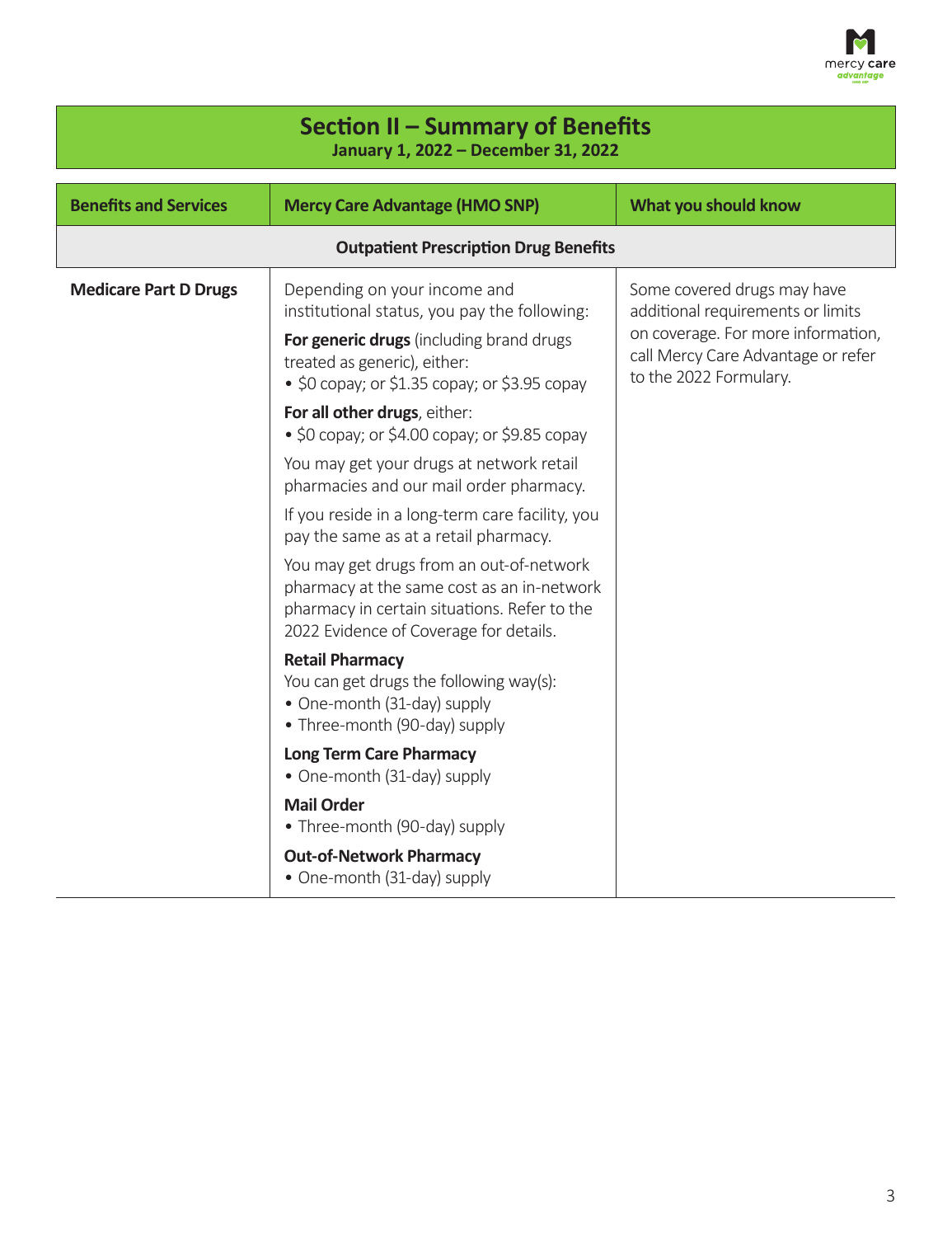

F

| Section II - Summary of Benefits<br>January 1, 2022 - December 31, 2022 |                                                                                                                                                                                   |                                                                    |
|-------------------------------------------------------------------------|-----------------------------------------------------------------------------------------------------------------------------------------------------------------------------------|--------------------------------------------------------------------|
| <b>Benefits and Services</b>                                            | <b>Mercy Care Advantage (HMO SNP)</b>                                                                                                                                             | What you should know                                               |
|                                                                         | <b>Outpatient Prescription Drug Benefits</b>                                                                                                                                      |                                                                    |
| <b>Medicare Part D Drugs</b><br>(continued)                             | Stage 1 - Yearly Deductible Stage<br>There is no Part D deductible for this plan,                                                                                                 | For more information, call Mercy<br>Care Advantage or refer to the |
| <b>Four Drug</b><br><b>Payment Stages:</b>                              | so this payment stage does not apply.<br><b>Stage 2 - Initial Coverage Stage</b>                                                                                                  | 2022 Evidence of Coverage on our<br>website, www.MercyCareAZ.org.  |
|                                                                         | This stage begins when you fill your first<br>prescription of the calendar year.                                                                                                  |                                                                    |
|                                                                         | During this stage, the plan pays its share<br>of the cost of your drugs and you pay your<br>share of the cost.                                                                    |                                                                    |
|                                                                         | You stay in this stage until your year-to-<br>date out-of-pocket costs (your payments)<br>reach \$7,050.                                                                          |                                                                    |
|                                                                         | Stage 3 - Coverage Gap Stage                                                                                                                                                      |                                                                    |
|                                                                         | There is no coverage gap stage for this plan,<br>so this payment stage does not apply.                                                                                            |                                                                    |
|                                                                         | Stage 4 – Catastrophic Coverage Stage                                                                                                                                             |                                                                    |
|                                                                         | During this stage, the plan will pay all of the<br>costs of your drugs for the rest of the<br>calendar year (through December 31, 2022).                                          |                                                                    |
|                                                                         | After your yearly out-of-pocket drug costs<br>(including drugs purchased through your<br>retail pharmacy and through mail order)<br>reach \$7,050, you pay nothing for all drugs. |                                                                    |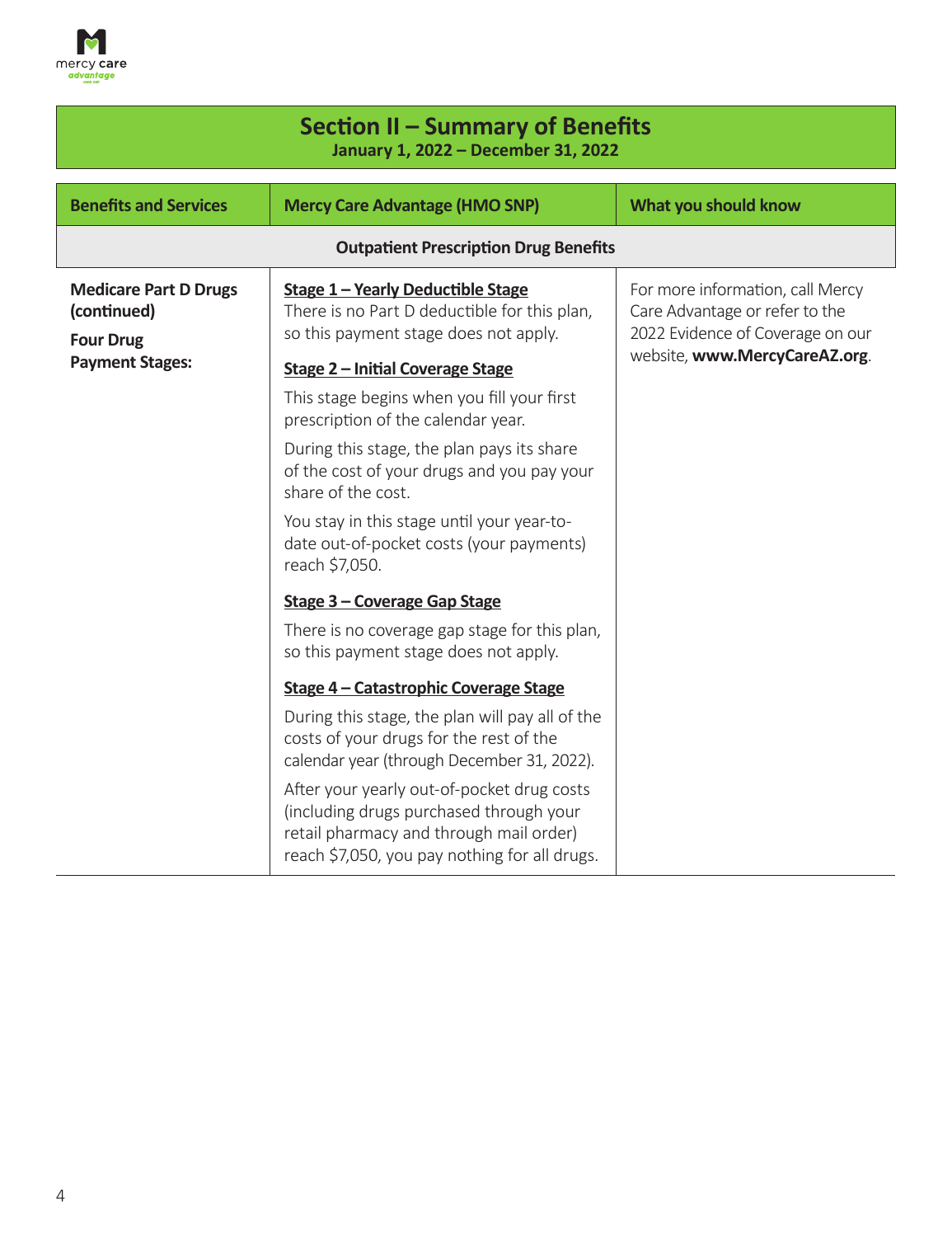

| Section II - Summary of Benefits<br>January 1, 2022 - December 31, 2022 |                                                                                                                                                                                                                                                                                                  |                                                                                         |
|-------------------------------------------------------------------------|--------------------------------------------------------------------------------------------------------------------------------------------------------------------------------------------------------------------------------------------------------------------------------------------------|-----------------------------------------------------------------------------------------|
| <b>Benefits and Services</b>                                            | <b>Mercy Care Advantage (HMO SNP)</b>                                                                                                                                                                                                                                                            | What you should know                                                                    |
|                                                                         | <b>Covered Benefits and Services</b>                                                                                                                                                                                                                                                             |                                                                                         |
| <b>Inpatient Hospital</b><br>Coverage                                   | The copays for hospital and skilled<br>nursing facility (SNF) benefits are based<br>on benefit periods.                                                                                                                                                                                          | Services may require prior<br>authorization.                                            |
|                                                                         | Our plan covers 90 days for an inpatient<br>hospital stay.                                                                                                                                                                                                                                       |                                                                                         |
|                                                                         | Our plan also covers 60 "lifetime reserve<br>days." These are "extra" days that we<br>cover. If your hospital stay is longer than<br>90 days, you can use these extra days. But<br>once you have used up these extra 60<br>days, your inpatient hospital coverage will<br>be limited to 90 days. |                                                                                         |
|                                                                         | In 2021 the amounts for each benefit period<br>were \$0 or:                                                                                                                                                                                                                                      |                                                                                         |
|                                                                         | • \$1,484 deductible for days 1 through 60                                                                                                                                                                                                                                                       |                                                                                         |
|                                                                         | • \$371 copay per day for days 61 through 90                                                                                                                                                                                                                                                     |                                                                                         |
|                                                                         | • \$742 copay per day for 60 lifetime<br>reserve days                                                                                                                                                                                                                                            |                                                                                         |
|                                                                         | These are 2021 cost sharing amounts<br>and may change for 2022. Mercy Care<br>Advantage will publish 2022 rates on our<br>website as soon as they are released.                                                                                                                                  |                                                                                         |
| <b>Outpatient Hospital</b><br>Coverage                                  | Outpatient hospital: 0% or 20% of the cost                                                                                                                                                                                                                                                       | Services may require prior<br>authorization or a referral from<br>your doctor.          |
| <b>Ambulatory Surgery</b><br><b>Center</b>                              | Ambulatory surgical center: 0% or 20% of<br>the cost                                                                                                                                                                                                                                             | Services may require prior<br>authorization or a referral from<br>your doctor.          |
| <b>Doctor Visits</b><br>(Primary Care Providers<br>and Specialists)     | Primary care provider visit: 0% or 20% of<br>the cost<br>Specialist visit: 0% or 20% of the cost                                                                                                                                                                                                 | Specialist visits may require prior<br>authorization or a referral from<br>your doctor. |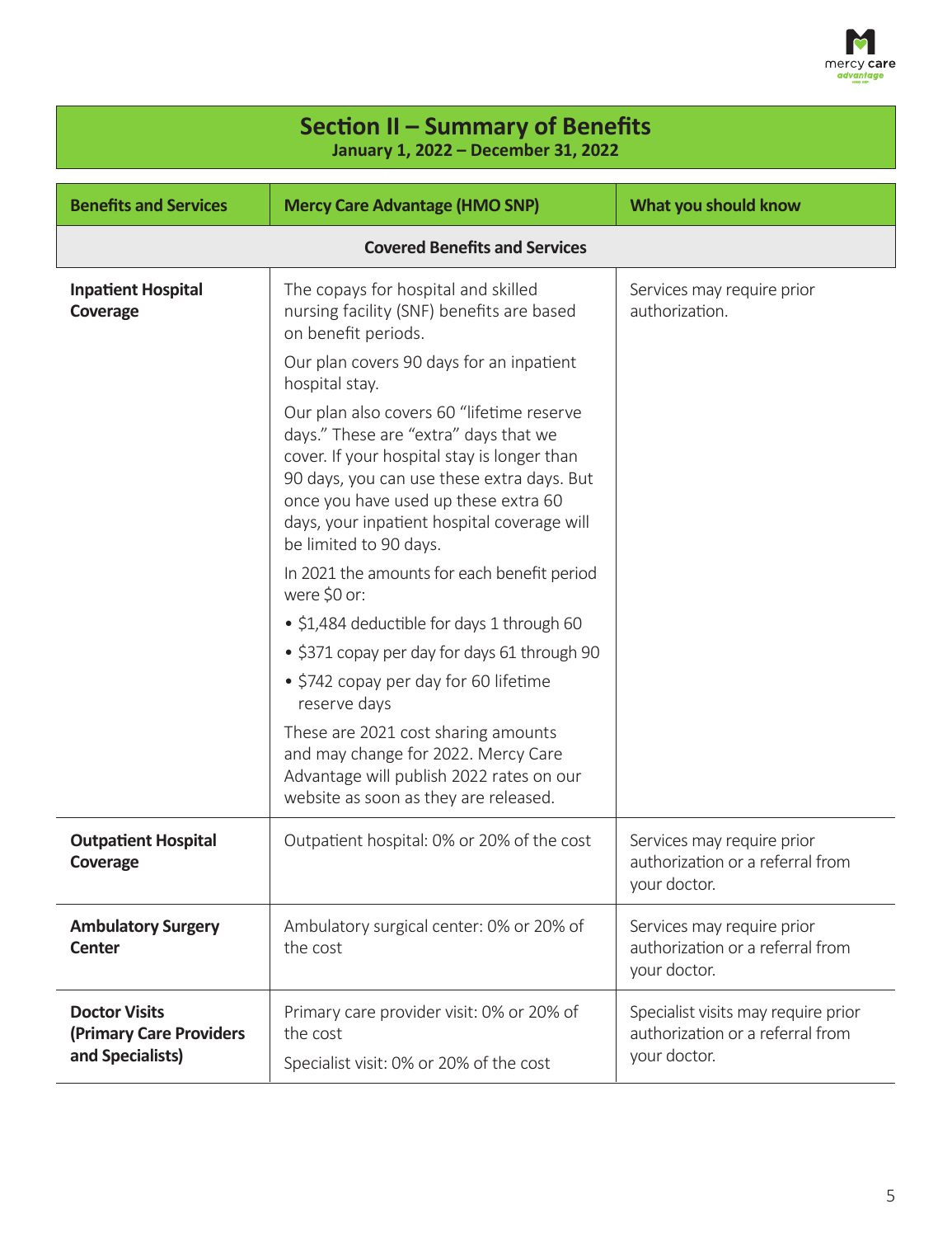

| Section II – Summary of Benefits<br>January 1, 2022 - December 31, 2022                                                                                                                                                                                                                                                                                                                          |  |  |
|--------------------------------------------------------------------------------------------------------------------------------------------------------------------------------------------------------------------------------------------------------------------------------------------------------------------------------------------------------------------------------------------------|--|--|
| What you should know                                                                                                                                                                                                                                                                                                                                                                             |  |  |
|                                                                                                                                                                                                                                                                                                                                                                                                  |  |  |
| Any additional preventive services<br>approved by Medicare during the<br>contract year will be covered.<br>For more information, call Mercy<br>Care Advantage or refer to the<br>2022 Evidence of Coverage on our<br>website, www.MercyCareAZ.org.<br>• Cardiovascular disease risk reduction visit<br>• Colorectal cancer screenings (Colonoscopy,<br>(gFOBT), Fecal immunochemical test (FIT), |  |  |
| <b>Covered Benefits and Services</b><br>Our plan covers many preventive services,<br>• Sexually transmitted infections screening<br>• Vaccines, including Flu shots, Hepatitis B<br>• "Welcome to Medicare" preventive visit                                                                                                                                                                     |  |  |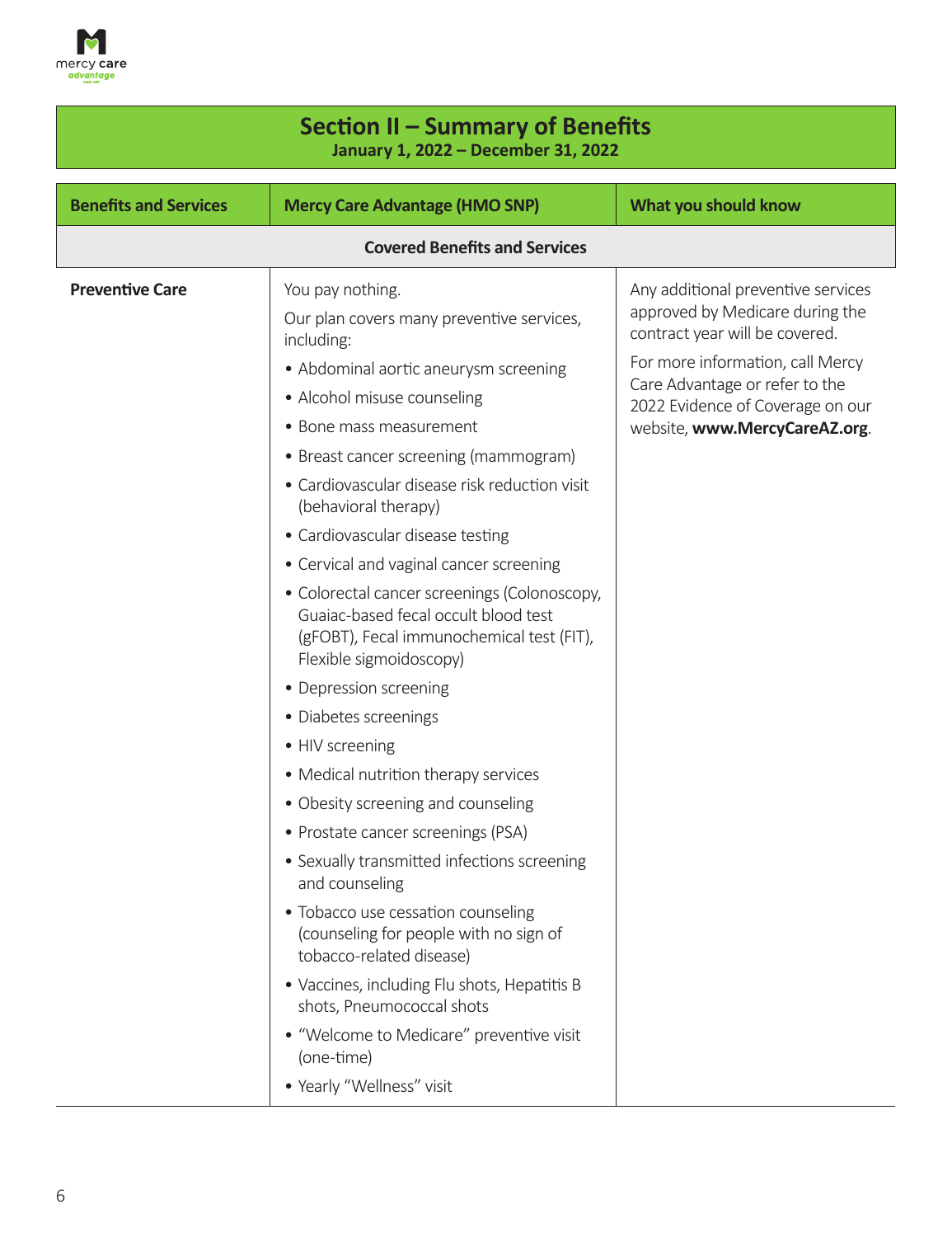

h

| Section II - Summary of Benefits<br>January 1, 2022 - December 31, 2022                                            |                                                                                                                                                                                                                                                                                                                                                    |                                                                                                                                                                                                                                             |
|--------------------------------------------------------------------------------------------------------------------|----------------------------------------------------------------------------------------------------------------------------------------------------------------------------------------------------------------------------------------------------------------------------------------------------------------------------------------------------|---------------------------------------------------------------------------------------------------------------------------------------------------------------------------------------------------------------------------------------------|
| <b>Benefits and Services</b>                                                                                       | <b>Mercy Care Advantage (HMO SNP)</b>                                                                                                                                                                                                                                                                                                              | What you should know                                                                                                                                                                                                                        |
|                                                                                                                    | <b>Covered Benefits and Services</b>                                                                                                                                                                                                                                                                                                               |                                                                                                                                                                                                                                             |
| <b>Emergency Care</b>                                                                                              | 0% or 20% of the cost (up to \$90)<br>If you are admitted to the hospital within<br>3 days, you do not have to pay your share<br>of the cost for emergency care. See the<br>"Inpatient Hospital Coverage" section of<br>this booklet for other costs.                                                                                              | Coverage is limited to emergency<br>care received in the U.S. and its<br>territories.                                                                                                                                                       |
| <b>Urgently Needed</b><br><b>Services</b>                                                                          | 0% or 20% of the cost (up to \$65)                                                                                                                                                                                                                                                                                                                 |                                                                                                                                                                                                                                             |
| <b>Diagnostic Services/</b><br>Labs/Imaging<br>(Costs for these services<br>may vary based on<br>place of service) | • Diagnostic radiology services (such as<br>MRIs, CT scans): 0% or 20% of the cost<br>· Diagnostic tests and procedures: 0% or<br>20% of the cost<br>• Lab services: 0% or 20% of the cost<br>• Outpatient x-rays: 0% or 20% of the cost<br>• Therapeutic radiology services (such as<br>radiation treatment for cancer): 0% or<br>20% of the cost | Services may require prior<br>authorization or a referral from<br>your doctor.<br>The following radiology and lab<br>services require prior authorization:<br>PET Scans, MRI, MRA, 3-D<br>Ultrasounds, 3-D Imaging, and<br>Genetic testing. |
| <b>Hearing Services</b>                                                                                            | • Exam to diagnose and treat hearing and<br>balance issues: 0% or 20% of the cost<br>• Routine hearing exam (for up to 1 every<br>calendar year): \$0 copay.<br>• Hearing aid: \$0 copay.<br>Our plan pays up to \$1,900 every two years<br>for hearing aids.                                                                                      |                                                                                                                                                                                                                                             |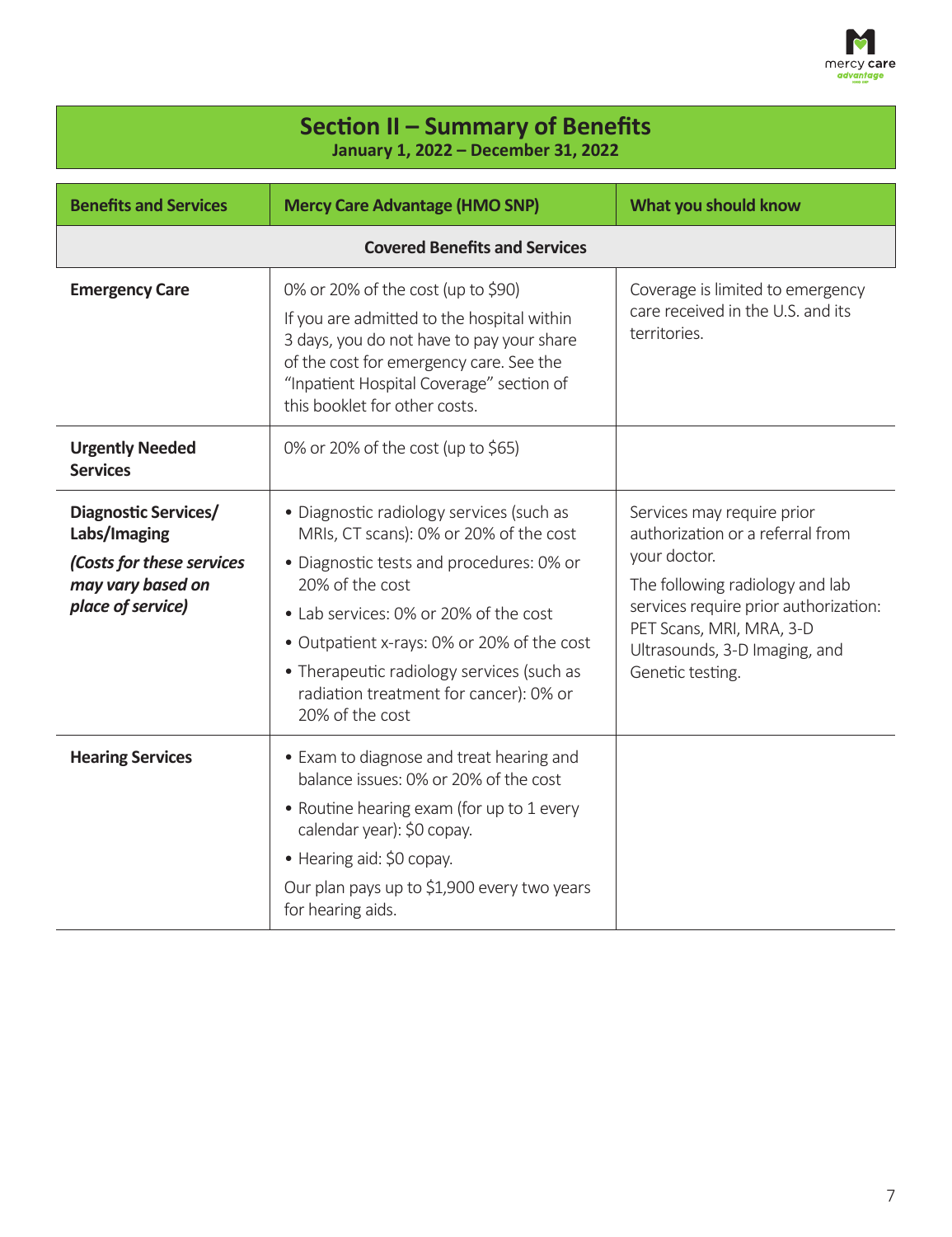

| Section II - Summary of Benefits<br>January 1, 2022 - December 31, 2022 |                                                                                                                                                                                                                                                                                                                                                                                           |                                                                                                                                              |
|-------------------------------------------------------------------------|-------------------------------------------------------------------------------------------------------------------------------------------------------------------------------------------------------------------------------------------------------------------------------------------------------------------------------------------------------------------------------------------|----------------------------------------------------------------------------------------------------------------------------------------------|
| <b>Benefits and Services</b>                                            | <b>Mercy Care Advantage (HMO SNP)</b>                                                                                                                                                                                                                                                                                                                                                     | What you should know                                                                                                                         |
|                                                                         | <b>Covered Benefits and Services</b>                                                                                                                                                                                                                                                                                                                                                      |                                                                                                                                              |
| <b>Dental Services</b>                                                  | Medicare Part A (Hospital Insurance) will pay<br>for certain dental services that you get when<br>you're in a hospital. Limited dental services:<br>$$0$ copay.<br>Our plan includes coverage for additional<br>preventive and comprehensive dental<br>services.<br><b>Preventive &amp; Diagnostic dental services</b>                                                                    | No referral or prior authorization                                                                                                           |
|                                                                         | include the following:<br>• Cleaning (for up to 1 every six months<br>from last date of service): \$0 copay.<br>• Dental x-ray(s) (1 every 12 months from<br>last date of service): \$0 copay.<br>• Fluoride treatment (for up to 1 every<br>six months from last date of service):<br>$$0$ copay.<br>• Oral exam (for up to 1 every six months<br>from last date of service): \$0 copay. | required.                                                                                                                                    |
|                                                                         | Comprehensive dental services include but<br>are not limited to:<br>· \$4,800 plan coverage limit (every calendar<br>year) for services like extractions, crowns,<br>fillings, and root canals.<br>• Full mouth series or Panorex x-ray covered<br>every 3 years from the last date of service.                                                                                           | No referral or prior authorization<br>required.<br>Some exclusions apply. Refer to the<br>2022 Evidence of Coverage for<br>more information. |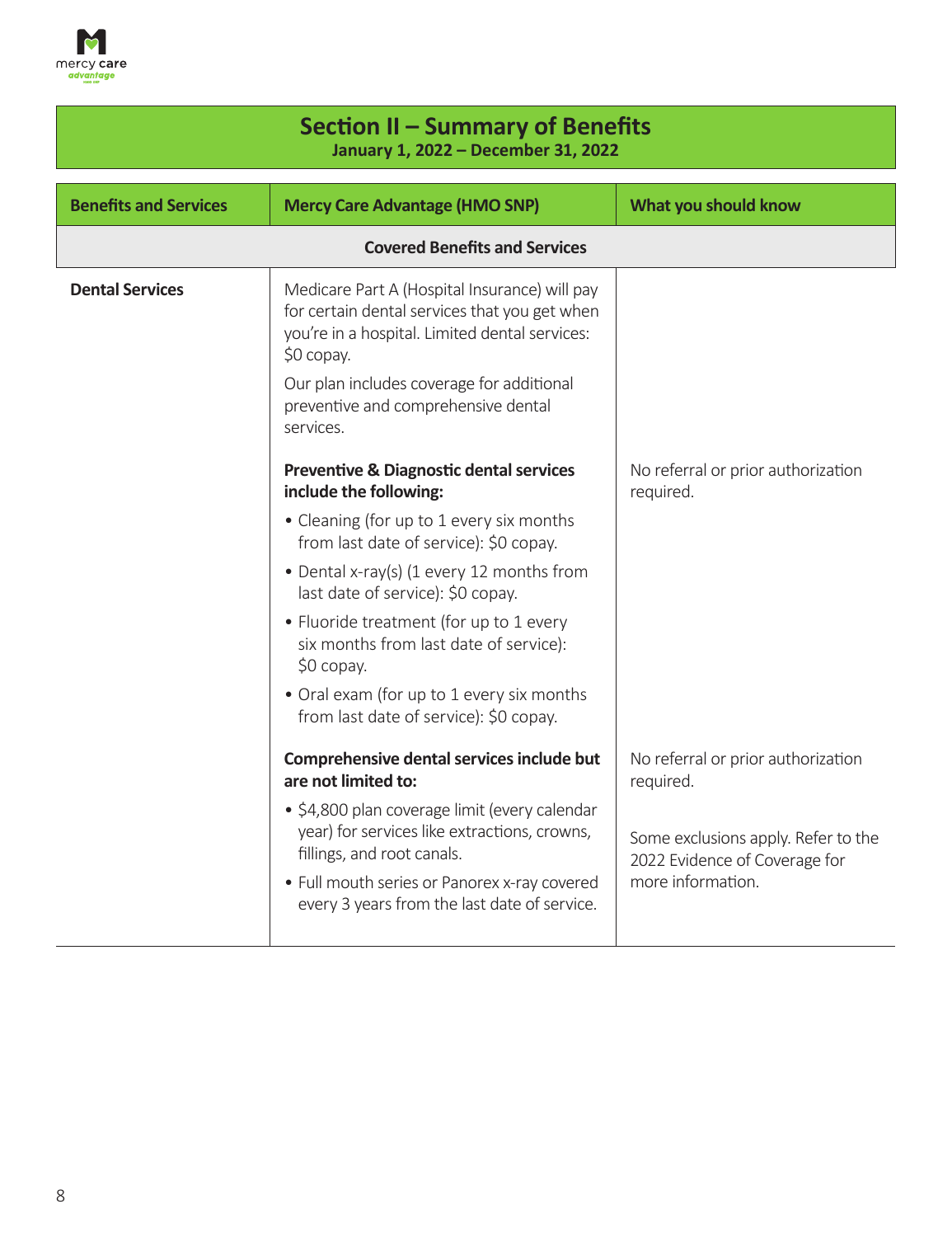

| Section II – Summary of Benefits<br>January 1, 2022 - December 31, 2022 |                                                                                                                                  |                      |
|-------------------------------------------------------------------------|----------------------------------------------------------------------------------------------------------------------------------|----------------------|
| <b>Benefits and Services</b>                                            | <b>Mercy Care Advantage (HMO SNP)</b>                                                                                            | What you should know |
| <b>Covered Benefits and Services</b>                                    |                                                                                                                                  |                      |
| <b>Vision Services</b>                                                  | Exam to diagnose and treat diseases and<br>conditions of the eye (including yearly<br>glaucoma screening): 0% or 20% of the cost |                      |
|                                                                         | • Routine eye exam (for up to 1 every<br>calendar year): \$0 copay.                                                              |                      |
|                                                                         | • Contact lenses: \$0 copay.                                                                                                     |                      |
|                                                                         | • Eyeglasses (frames and lenses): \$0 copay.                                                                                     |                      |
|                                                                         | • Eyeglasses or contact lenses after cataract<br>surgery: \$0 copay.                                                             |                      |
|                                                                         | Our plan pays up to \$400 every two years<br>for contact lenses and eyeglasses (frames<br>and lenses).                           |                      |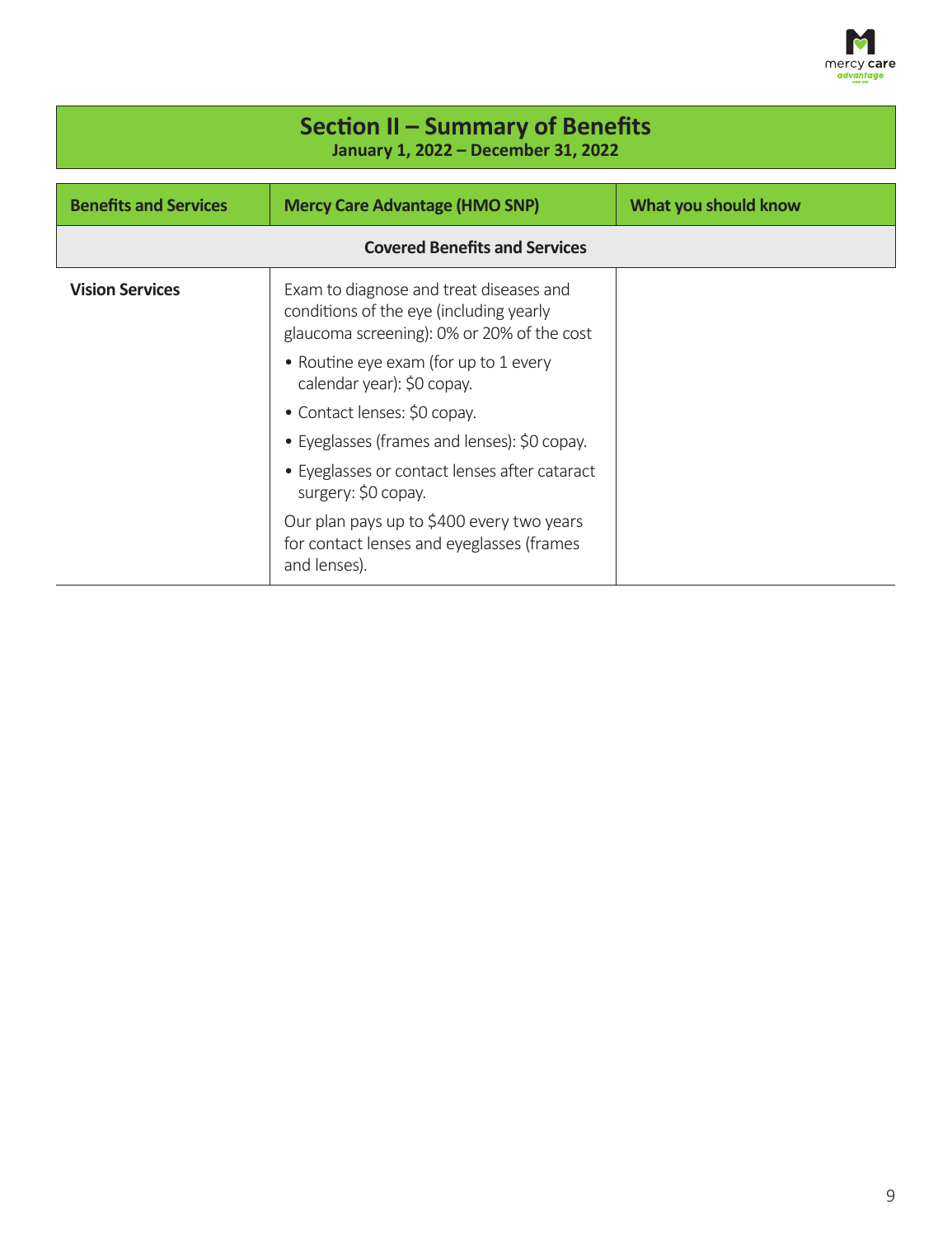

| Section II – Summary of Benefits<br>January 1, 2022 - December 31, 2022  |                                                                                                                                                                                                                                                                                               |                                                                                |
|--------------------------------------------------------------------------|-----------------------------------------------------------------------------------------------------------------------------------------------------------------------------------------------------------------------------------------------------------------------------------------------|--------------------------------------------------------------------------------|
| <b>Benefits and Services</b>                                             | <b>Mercy Care Advantage (HMO SNP)</b>                                                                                                                                                                                                                                                         | What you should know                                                           |
|                                                                          | <b>Covered Benefits and Services</b>                                                                                                                                                                                                                                                          |                                                                                |
| <b>Mental Health Services</b><br>(including Inpatient<br>and Outpatient) | Inpatient visit:<br>Our plan covers up to 190 days in a lifetime<br>for inpatient mental health care in a<br>psychiatric hospital. The inpatient hospital<br>care limit does not apply to inpatient mental<br>health services provided in a general hospital.                                 | Services may require prior<br>authorization or a referral from<br>your doctor. |
|                                                                          | The copays for hospital and skilled nursing<br>facility (SNF) benefits are based on benefit<br>periods.                                                                                                                                                                                       |                                                                                |
|                                                                          | Our plan covers 90 days for an inpatient<br>hospital stay.                                                                                                                                                                                                                                    |                                                                                |
|                                                                          | Our plan also covers 60 "lifetime reserve<br>days." These are "extra" days that we cover.<br>If your hospital stay is longer than 90 days, you<br>can use these extra days. But once you have<br>used up these extra 60 days, your inpatient<br>hospital coverage will be limited to 90 days. |                                                                                |
|                                                                          | In 2021 the amounts for each benefit period<br>were \$0 or:                                                                                                                                                                                                                                   |                                                                                |
|                                                                          | • \$1,484 deductible for days 1 through 60                                                                                                                                                                                                                                                    |                                                                                |
|                                                                          | • \$371 copay per day for days 61 through 90                                                                                                                                                                                                                                                  |                                                                                |
|                                                                          | • \$742 copay per day for 60 lifetime<br>reserve days                                                                                                                                                                                                                                         |                                                                                |
|                                                                          | These are 2021 cost sharing amounts and<br>may change for 2022. Mercy Care Advantage<br>will publish 2022 rates on our website as<br>soon as they are released.                                                                                                                               |                                                                                |
|                                                                          | <b>Outpatient visit:</b>                                                                                                                                                                                                                                                                      |                                                                                |
|                                                                          | Group therapy visit: 0% or 20% of the cost<br>Individual therapy visit: 0% or 20% of the cost                                                                                                                                                                                                 |                                                                                |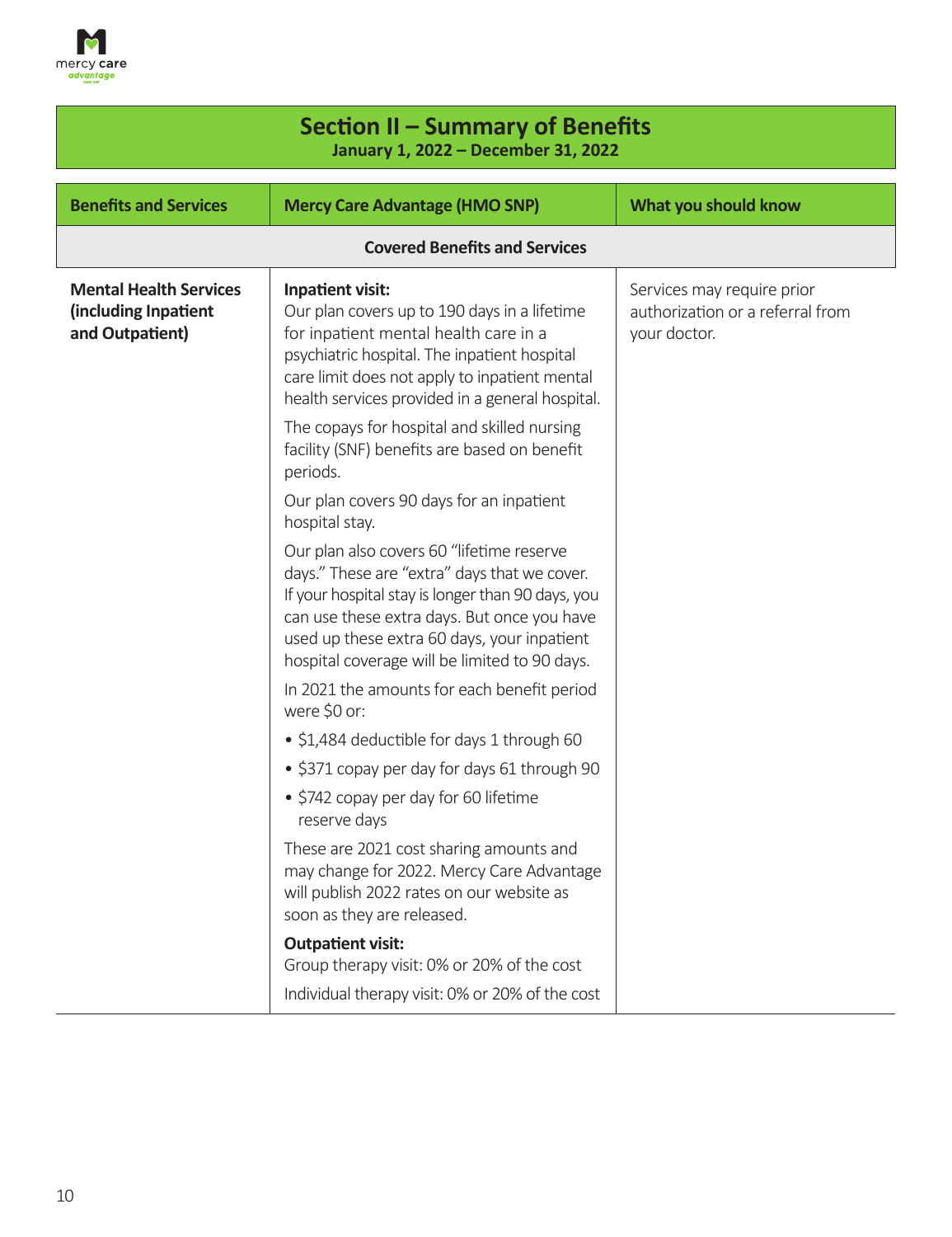

| Section II – Summary of Benefits<br>January 1, 2022 - December 31, 2022 |                                                                                                                                                                                                                                                                                                                                                                              |                                                                                                                                                                                                                                                                                                                                                                                                                                          |
|-------------------------------------------------------------------------|------------------------------------------------------------------------------------------------------------------------------------------------------------------------------------------------------------------------------------------------------------------------------------------------------------------------------------------------------------------------------|------------------------------------------------------------------------------------------------------------------------------------------------------------------------------------------------------------------------------------------------------------------------------------------------------------------------------------------------------------------------------------------------------------------------------------------|
| <b>Benefits and Services</b>                                            | <b>Mercy Care Advantage (HMO SNP)</b>                                                                                                                                                                                                                                                                                                                                        | What you should know                                                                                                                                                                                                                                                                                                                                                                                                                     |
|                                                                         | <b>Covered Benefits and Services</b>                                                                                                                                                                                                                                                                                                                                         |                                                                                                                                                                                                                                                                                                                                                                                                                                          |
| <b>Skilled Nursing Facility</b><br>(SNF)                                | Our plan covers up to 100 days in a SNF.<br>In 2021 the amounts for each benefit period<br>were \$0 or:<br>• You pay nothing for days 1 through 20<br>• \$185.50 copay per day for days 21 through<br>100<br>These are 2021 cost sharing amounts and<br>may change for 2022. Mercy Care Advantage<br>will publish 2022 rates on our website as<br>soon as they are released. | Services may require prior<br>authorization.                                                                                                                                                                                                                                                                                                                                                                                             |
| <b>Physical Therapy</b>                                                 | • Occupational therapy visit: 0% or 20% of<br>the cost<br>• Physical therapy and speech and language<br>therapy visit: 0% or 20% of the cost                                                                                                                                                                                                                                 | Services may require prior<br>authorization or a referral from<br>your doctor.                                                                                                                                                                                                                                                                                                                                                           |
| <b>Ambulance</b>                                                        | 0% or 20% of the cost                                                                                                                                                                                                                                                                                                                                                        |                                                                                                                                                                                                                                                                                                                                                                                                                                          |
| <b>Transportation</b>                                                   | You pay nothing.<br>Our plan covers routine transportation<br>services for certain supplemental benefits<br>covered by Mercy Care Advantage. Our<br>plan will cover up to 36-one way trips or<br>18-round trips every calendar year.                                                                                                                                         | Transportation services can be<br>used for these Mercy Care<br>Advantage supplemental benefits*:<br>• Chiropractic<br>• Dental<br>• Hearing aids<br>• Over-the-Counter items at select<br>CVS Pharmacy locations<br>• Podiatry<br>• Vision<br>• Wellness programs<br>$-$ Diabetes education<br>$-$ Exercise<br>$-$ Nutrition<br>- Smoking cessation<br>*This is not a complete list<br>of Mercy Care Advantage<br>supplemental benefits. |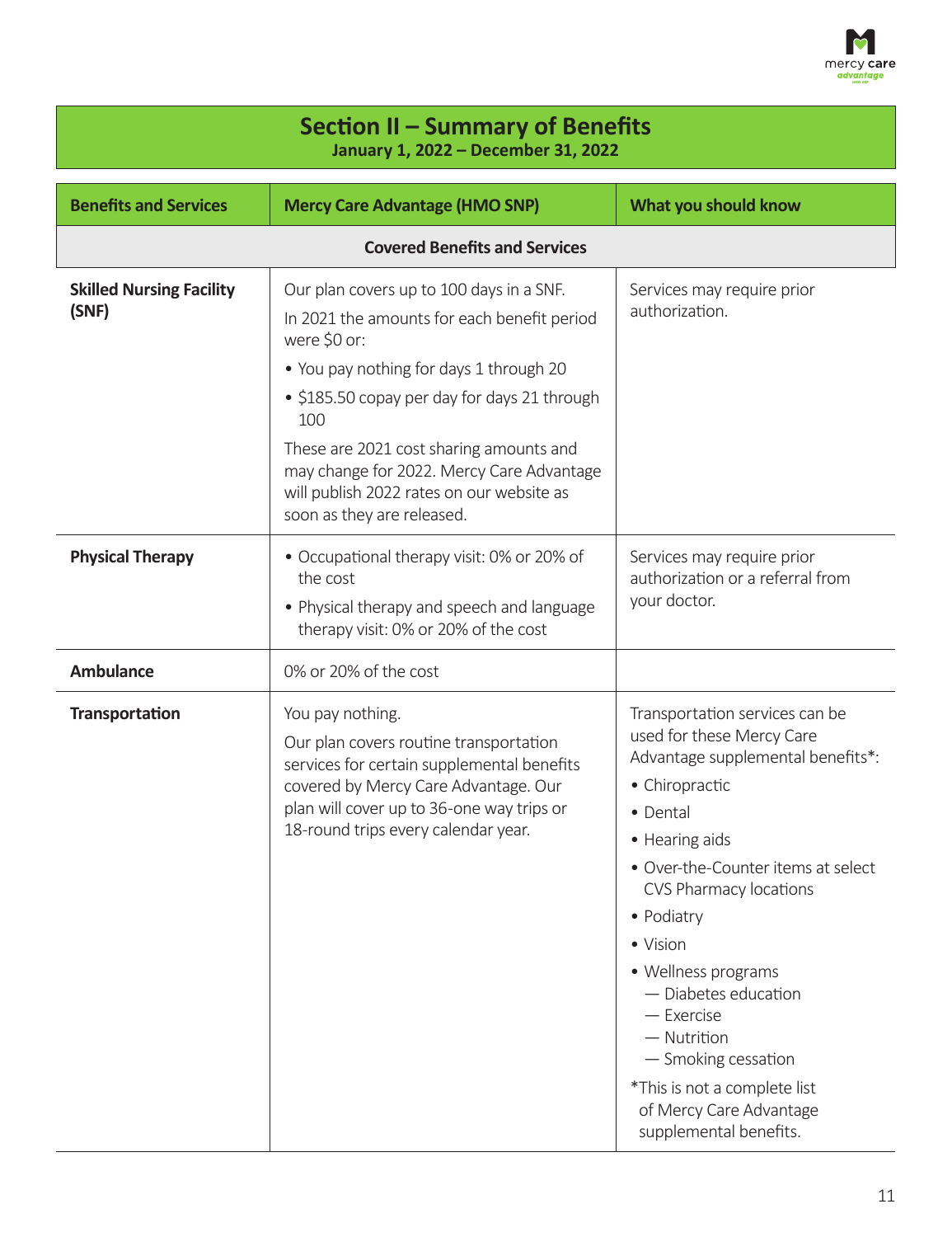

| Section II - Summary of Benefits<br>January 1, 2022 - December 31, 2022     |                                                                                                                                                                                                                                                                                                                                                                  |                                                                                                                                                                             |
|-----------------------------------------------------------------------------|------------------------------------------------------------------------------------------------------------------------------------------------------------------------------------------------------------------------------------------------------------------------------------------------------------------------------------------------------------------|-----------------------------------------------------------------------------------------------------------------------------------------------------------------------------|
| <b>Benefits and Services</b>                                                | <b>Mercy Care Advantage (HMO SNP)</b>                                                                                                                                                                                                                                                                                                                            | What you should know                                                                                                                                                        |
|                                                                             | <b>Covered Benefits and Services</b>                                                                                                                                                                                                                                                                                                                             |                                                                                                                                                                             |
| <b>Medicare Part B Drugs</b>                                                | For Part B drugs such as chemotherapy<br>drugs: 0% or 20% of the cost<br>Other Part B drugs: 0% or 20% of the cost                                                                                                                                                                                                                                               | Services may require prior<br>authorization.<br>Step therapy may apply to some<br>Medicare Part B drugs. Refer to the<br>2022 Evidence of Coverage for<br>more information. |
| <b>Foot Care</b><br>(podiatry services)                                     | Medicare Part B covers foot exams and<br>treatment if you have diabetes-related nerve<br>damage and/or meet certain conditions:<br>0% or 20% of the cost<br>Our plan covers routine foot care such as<br>cutting or removal of corns and calluses;<br>trimming, cutting, and clipping of nails<br>(for up to 1 visit(s) every three months):<br>You pay nothing. | Services may require prior<br>authorization or a referral from<br>your doctor.                                                                                              |
| <b>Medical Equipment/</b><br><b>Supplies (wheelchairs,</b><br>oxygen, etc.) | • Diabetes monitoring supplies: 0% or 20%<br>of the cost<br>· Diabetes self-management training:<br>0% or 20% of the cost<br>• Therapeutic shoes or inserts for people<br>with diabetes: 0% or 20% of the cost<br>• Prosthetic devices: 0% or 20% of the cost<br>• Related medical supplies: 0% or 20% of<br>the cost                                            | Services may require prior<br>authorization.                                                                                                                                |
| <b>Home Health Care</b>                                                     | You pay nothing.                                                                                                                                                                                                                                                                                                                                                 | Services may require prior<br>authorization.                                                                                                                                |
| <b>Hospice</b>                                                              | You pay nothing for hospice care from a<br>Medicare-certified hospice. You may have<br>to pay part of the costs for drugs and<br>respite care. Hospice is covered by Original<br>Medicare. Please contact us for more details.                                                                                                                                   |                                                                                                                                                                             |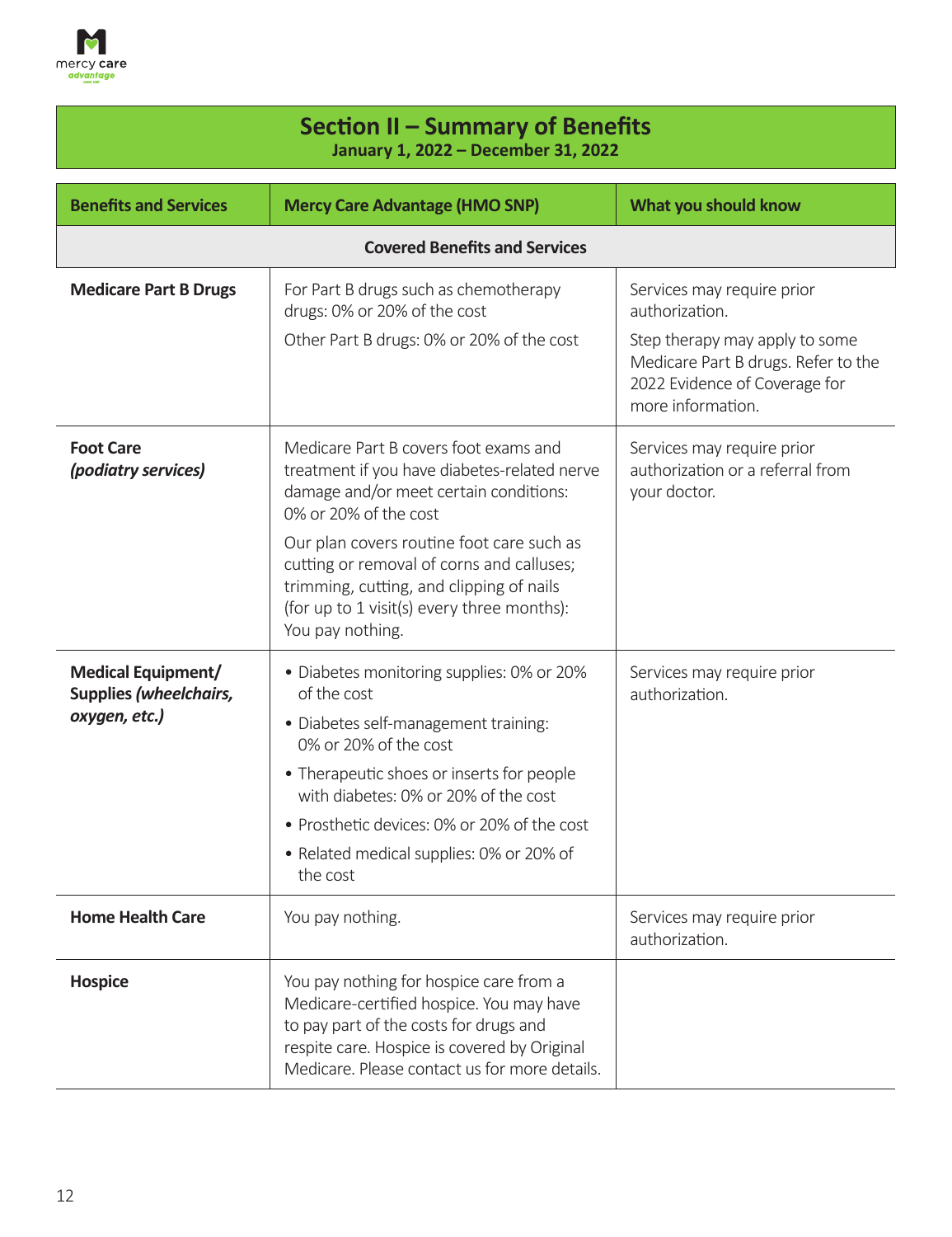

| Section II - Summary of Benefits<br>January 1, 2022 - December 31, 2022 |                                                                                               |                                                                                |
|-------------------------------------------------------------------------|-----------------------------------------------------------------------------------------------|--------------------------------------------------------------------------------|
| <b>Benefits and Services</b>                                            | <b>Mercy Care Advantage (HMO SNP)</b>                                                         | What you should know                                                           |
| <b>Covered Benefits and Services</b>                                    |                                                                                               |                                                                                |
| <b>Outpatient</b><br><b>Substance Abuse</b>                             | Group therapy visit: 0% or 20% of the cost<br>Individual therapy visit: 0% or 20% of the cost | Services may require prior<br>authorization or a referral from<br>your doctor. |
| <b>Renal Dialysis</b>                                                   | 0% or 20% of the cost<br>Kidney Disease Education covered: 0% or<br>20% of the cost.          |                                                                                |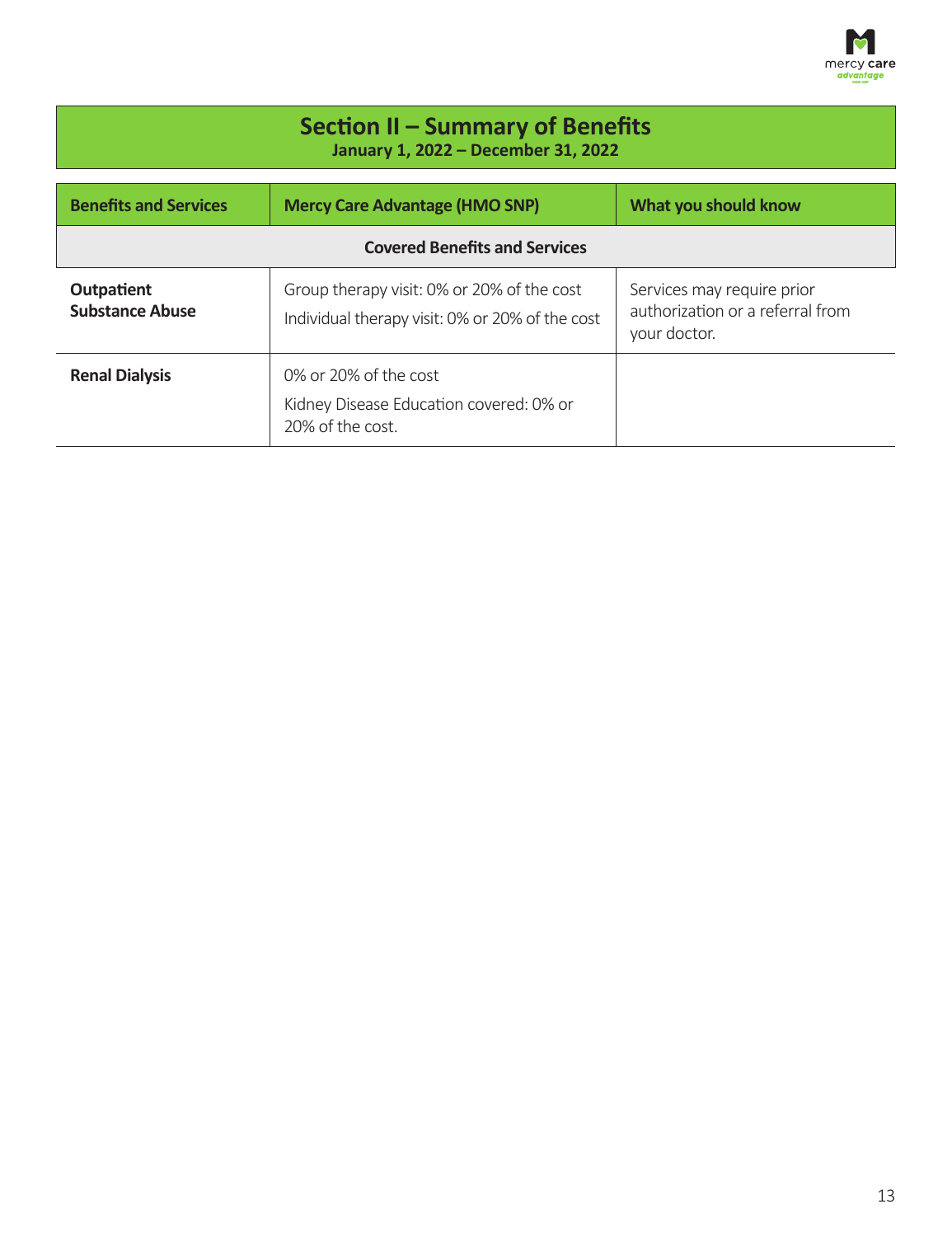

| Section II – Summary of Benefits<br>January 1, 2022 - December 31, 2022 |                                                                                                                                                                                                                                                                                                                                         |                                                                                       |  |
|-------------------------------------------------------------------------|-----------------------------------------------------------------------------------------------------------------------------------------------------------------------------------------------------------------------------------------------------------------------------------------------------------------------------------------|---------------------------------------------------------------------------------------|--|
| <b>Benefits and Services</b>                                            | <b>Mercy Care Advantage (HMO SNP)</b>                                                                                                                                                                                                                                                                                                   | What you should know                                                                  |  |
|                                                                         | <b>Additional Covered Supplemental Benefits</b><br>Plans may offer supplemental benefits in addition to Part C benefits and Part D benefits                                                                                                                                                                                             |                                                                                       |  |
| <b>Chiropractic Care</b>                                                | Routine chiropractic visit (for up to 12 every<br>calendar year): You pay nothing.                                                                                                                                                                                                                                                      |                                                                                       |  |
| <b>Meals</b>                                                            | Our plan will provide 28 meals upon<br>each discharge from a hospital stay.<br>You pay nothing.                                                                                                                                                                                                                                         | Menu variety supporting chronic<br>conditions. Meals shipped to<br>your residence.    |  |
| <b>Over-the-Counter Items</b>                                           | \$80 maximum every month for covered<br>over-the-counter items, available for order by<br>phone, online or at select CVS retail locations.                                                                                                                                                                                              | Please visit our website to see<br>the catalog of covered over-the-<br>counter items. |  |
| <b>Remote Access</b><br>Technologies-<br><b>Telehealth</b>              | <b>Nursing hotline</b><br>Members can call our Informed Health Line<br>after business hours and weekends to talk<br>to a registered nurse about medical tests,<br>procedures and treatment options. Call the<br>Member Services phone number and select<br>the option to speak to a nurse in after-hours<br>messaging. You pay nothing. |                                                                                       |  |
|                                                                         | <b>Telehealth</b><br>Smartphone mobile app and online<br>access to consult with a doctor about<br>non-emergency conditions. Appointments<br>can be scheduled 24 hours a day, seven<br>days a week. You pay nothing.                                                                                                                     |                                                                                       |  |
| <b>Wellness Programs</b>                                                | You pay nothing.<br>In partnership with the Foundation for Senior<br>Living, we offer wellness programs for:<br>• Diabetes education<br>• Exercise<br>• Nutrition<br>• Smoking cessation                                                                                                                                                | Call Member Services for<br>assistance.                                               |  |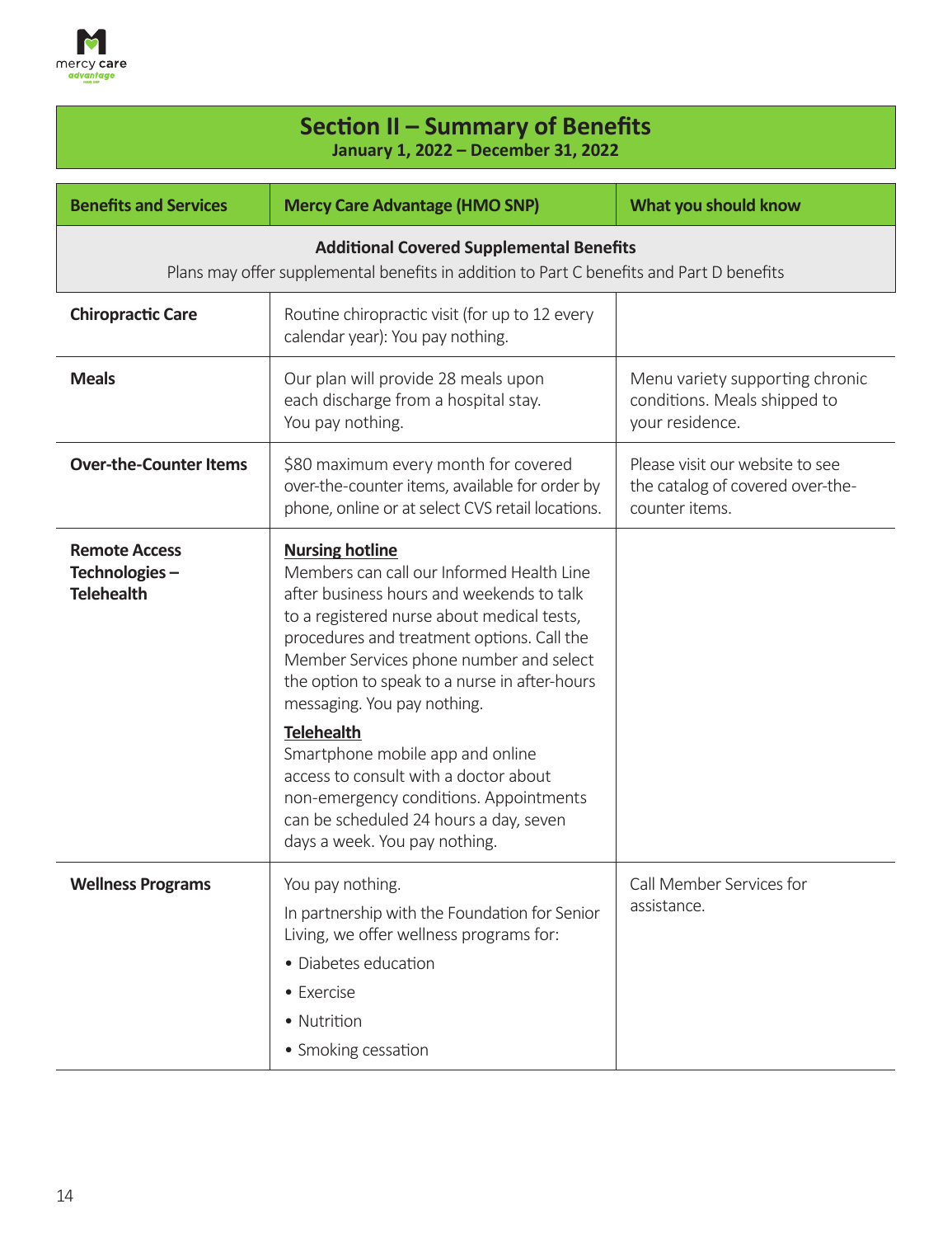

## **Section III – Medicaid Benefits Arizona Health Care Cost Containment System (AHCCCS) Medicare Advantage Special Needs Plans for Dual Eligible Members 2022 Benefits**

In order for you to better understand your health care options, the following chart notes your charges for certain services under the Arizona Health Care Cost Containment System (Medicaid) as an individual who has both Medicare and Medicaid.

Your Medicare cost sharing responsibility is based on your level of Medicaid eligibility.

- Qualified Medicare Beneficiary (QMB) \$0. Your Medicare cost sharing amounts will be paid by your Medicaid Health Plan unless otherwise noted below.
- Non-QMB with Medicare Parts A and B Your Medicare cost sharing amounts will be paid by your Medicaid Health Plan only when the benefit is also covered by Medicaid.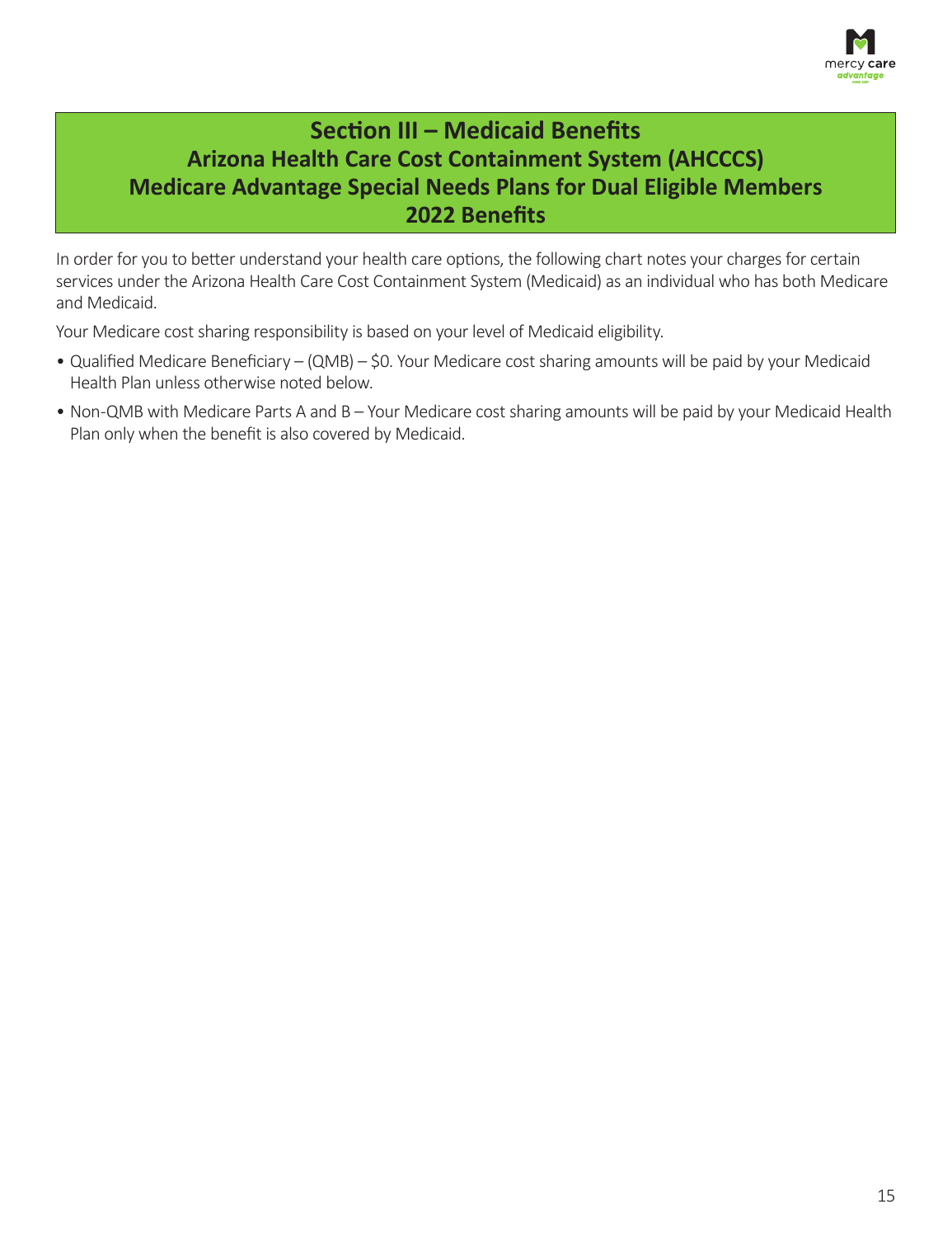

| <b>Benefit</b>                    | <b>As an Arizona Health</b><br><b>Care Cost Containment</b><br><b>System (AHCCCS) - QMB</b><br><b>Dual Eligible - You Pay:</b> | <b>As an Arizona Health Care</b><br><b>Cost Containment System</b><br>(AHCCCS) - Non-QMB<br>Dual Eligible - You Pay: | <b>Mercy Care Advantage (HMO SNP)</b>                                                                                                                                                                                                                                                            |
|-----------------------------------|--------------------------------------------------------------------------------------------------------------------------------|----------------------------------------------------------------------------------------------------------------------|--------------------------------------------------------------------------------------------------------------------------------------------------------------------------------------------------------------------------------------------------------------------------------------------------|
|                                   |                                                                                                                                | <b>ACUTE AND LONG TERM CARE MEDICAID PROGRAMS<sup>(1)</sup></b>                                                      |                                                                                                                                                                                                                                                                                                  |
| Inpatient<br><b>Hospital Stay</b> | \$0                                                                                                                            | \$0                                                                                                                  | The copays for hospital and skilled nursing<br>facility (SNF) benefits are based on benefit<br>periods.                                                                                                                                                                                          |
|                                   |                                                                                                                                |                                                                                                                      | Our plan covers 90 days for an inpatient<br>hospital stay.                                                                                                                                                                                                                                       |
|                                   |                                                                                                                                |                                                                                                                      | Our plan also covers 60 "lifetime reserve<br>days." These are "extra" days that we<br>cover. If your hospital stay is longer than<br>90 days, you can use these extra days.<br>But once you have used up these extra<br>60 days, your inpatient hospital coverage<br>will be limited to 90 days. |
|                                   |                                                                                                                                |                                                                                                                      | In 2021 the amounts for each benefit<br>period were \$0 or:                                                                                                                                                                                                                                      |
|                                   |                                                                                                                                |                                                                                                                      | · \$1,484 deductible for days 1 through 60                                                                                                                                                                                                                                                       |
|                                   |                                                                                                                                |                                                                                                                      | • \$371 copay per day for days 61 through 90                                                                                                                                                                                                                                                     |
|                                   |                                                                                                                                |                                                                                                                      | • \$742 copay per day for 60 lifetime<br>reserve days                                                                                                                                                                                                                                            |
|                                   |                                                                                                                                |                                                                                                                      | These are 2021 cost sharing amounts<br>and may change for 2022. Mercy Care<br>Advantage will publish 2022 rates on our<br>website as soon as they are released.                                                                                                                                  |
|                                   |                                                                                                                                |                                                                                                                      | Services may require prior authorization.                                                                                                                                                                                                                                                        |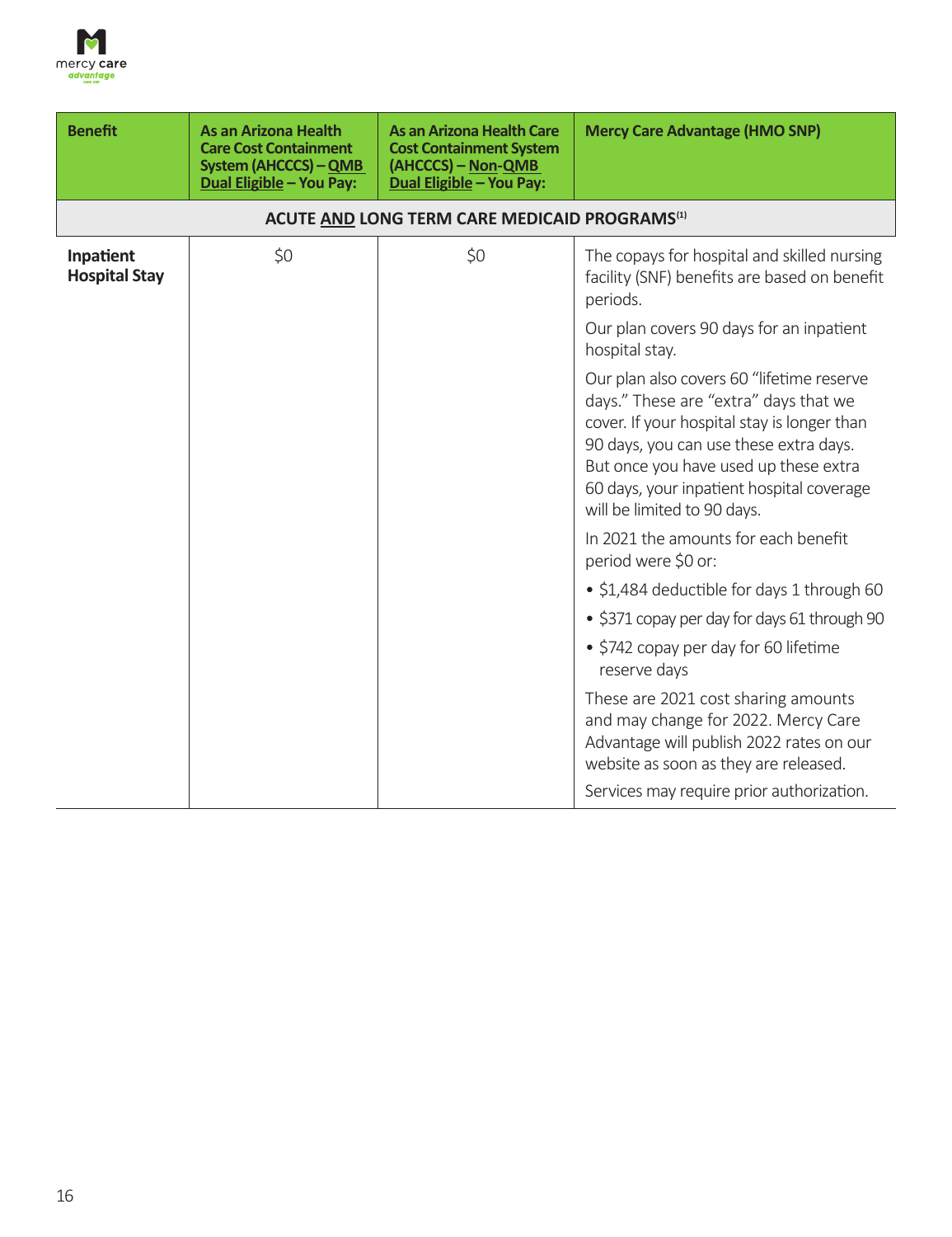

| <b>Benefit</b>                                                      | <b>As an Arizona Health</b><br><b>Care Cost Containment</b><br><b>System (AHCCCS) - QMB</b><br><b>Dual Eligible - You Pay:</b> | <b>As an Arizona Health Care</b><br><b>Cost Containment System</b><br>(AHCCCS) - Non-QMB<br>Dual Eligible - You Pay: | <b>Mercy Care Advantage (HMO SNP)</b>                                                                                                                                                                                                                                                            |
|---------------------------------------------------------------------|--------------------------------------------------------------------------------------------------------------------------------|----------------------------------------------------------------------------------------------------------------------|--------------------------------------------------------------------------------------------------------------------------------------------------------------------------------------------------------------------------------------------------------------------------------------------------|
|                                                                     |                                                                                                                                | ACUTE AND LONG TERM CARE MEDICAID PROGRAMS <sup>(1)</sup>                                                            |                                                                                                                                                                                                                                                                                                  |
| Inpatient<br><b>Behavioral</b><br><b>Health</b><br><b>Care Stay</b> | \$0                                                                                                                            | \$0                                                                                                                  | Our plan covers up to 190 days in a<br>lifetime for inpatient mental health care<br>in a psychiatric hospital. The inpatient<br>hospital care limit does not apply to<br>inpatient mental health services provided<br>in a general hospital.                                                     |
|                                                                     |                                                                                                                                |                                                                                                                      | The copays for hospital and skilled<br>nursing facility (SNF) benefits are based<br>on benefit periods.                                                                                                                                                                                          |
|                                                                     |                                                                                                                                |                                                                                                                      | Our plan covers 90 days for an inpatient<br>hospital stay.                                                                                                                                                                                                                                       |
|                                                                     |                                                                                                                                |                                                                                                                      | Our plan also covers 60 "lifetime reserve<br>days." These are "extra" days that we<br>cover. If your hospital stay is longer than<br>90 days, you can use these extra days.<br>But once you have used up these extra 60<br>days, your inpatient hospital coverage will<br>be limited to 90 days. |
|                                                                     |                                                                                                                                |                                                                                                                      | In 2021 the amounts for each benefit<br>period were \$0 or:                                                                                                                                                                                                                                      |
|                                                                     |                                                                                                                                |                                                                                                                      | • \$1,484 deductible for days 1 through 60                                                                                                                                                                                                                                                       |
|                                                                     |                                                                                                                                |                                                                                                                      | . \$371 copay per day for days 61 through 90                                                                                                                                                                                                                                                     |
|                                                                     |                                                                                                                                |                                                                                                                      | • \$742 copay per day for 60 lifetime<br>reserve days                                                                                                                                                                                                                                            |
|                                                                     |                                                                                                                                |                                                                                                                      | These are 2021 cost sharing amounts<br>and may change for 2022. Mercy Care<br>Advantage will publish 2022 rates on our<br>website as soon as they are released.                                                                                                                                  |
|                                                                     |                                                                                                                                |                                                                                                                      | Services may require prior authorization<br>or a referral from your doctor.                                                                                                                                                                                                                      |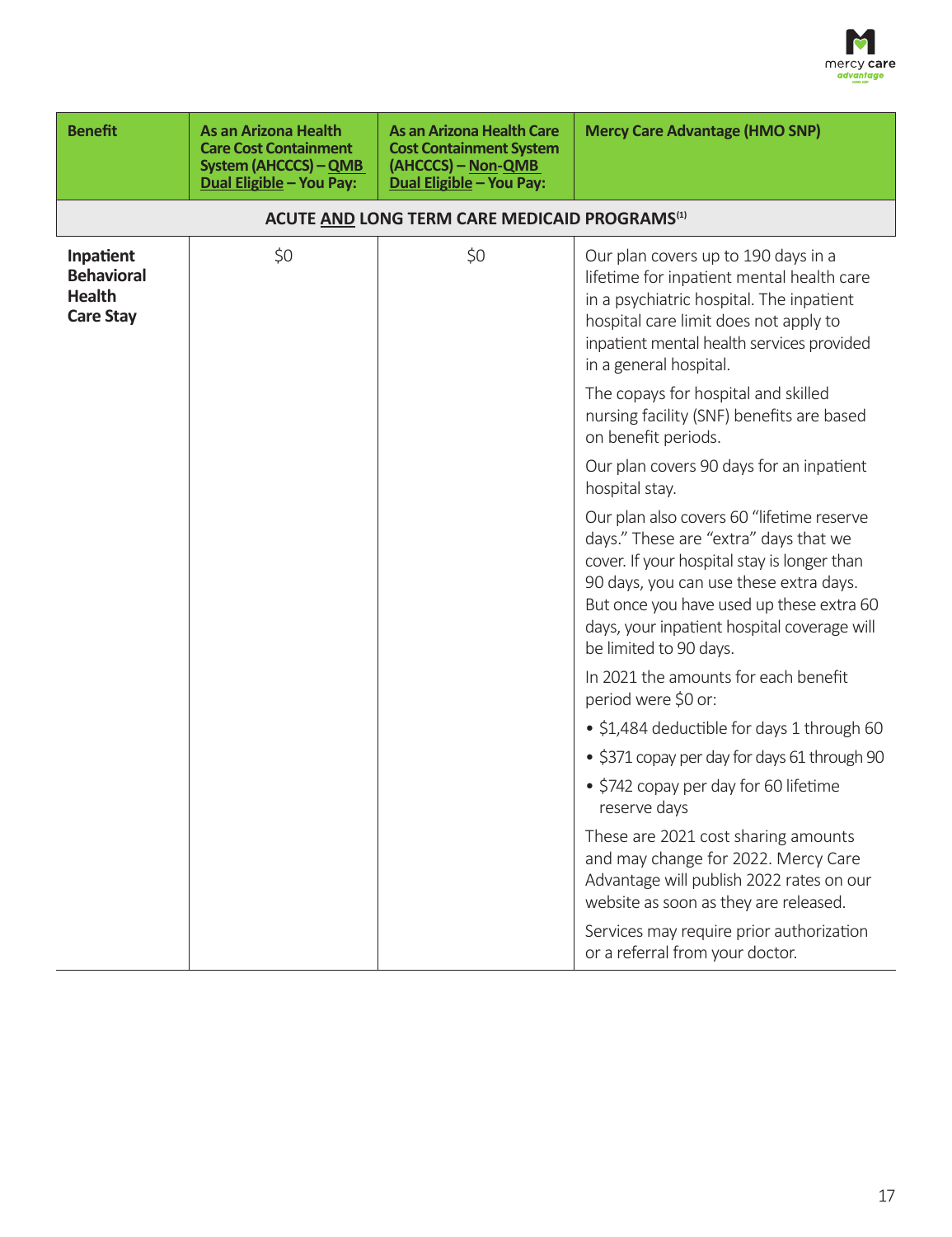

| <b>Benefit</b>                                                                                                                                                     | <b>As an Arizona Health</b><br><b>Care Cost Containment</b><br><b>System (AHCCCS) - QMB</b><br><b>Dual Eligible - You Pay:</b> | <b>As an Arizona Health Care</b><br><b>Cost Containment System</b><br>(AHCCCS) - Non-QMB<br>Dual Eligible - You Pay:                                                      | <b>Mercy Care Advantage (HMO SNP)</b>                                                                                                                                                                                     |
|--------------------------------------------------------------------------------------------------------------------------------------------------------------------|--------------------------------------------------------------------------------------------------------------------------------|---------------------------------------------------------------------------------------------------------------------------------------------------------------------------|---------------------------------------------------------------------------------------------------------------------------------------------------------------------------------------------------------------------------|
|                                                                                                                                                                    |                                                                                                                                | ACUTE AND LONG TERM CARE MEDICAID PROGRAMS <sup>(1)</sup>                                                                                                                 |                                                                                                                                                                                                                           |
| <b>Nursing</b><br><b>Facility</b><br><b>Services</b>                                                                                                               | \$0                                                                                                                            | \$0                                                                                                                                                                       | Our plan covers up to 100 days in a SNF.<br>In 2021 the amounts for each benefit<br>period were \$0 or:                                                                                                                   |
|                                                                                                                                                                    |                                                                                                                                |                                                                                                                                                                           | • You pay nothing for days 1 through 20<br>• \$185.50 copay per day for days 21<br>through 100                                                                                                                            |
|                                                                                                                                                                    |                                                                                                                                |                                                                                                                                                                           | These are 2021 cost sharing amounts<br>and may change for 2022. Mercy Care<br>Advantage will publish 2022 rates on our<br>website as soon as they are released.                                                           |
|                                                                                                                                                                    |                                                                                                                                |                                                                                                                                                                           | Services may require prior authorization.                                                                                                                                                                                 |
| <b>Home Health</b><br><b>Care Visit</b>                                                                                                                            | \$0                                                                                                                            | \$0                                                                                                                                                                       | You pay nothing.<br>Services may require prior authorization.                                                                                                                                                             |
| <b>Primary Care</b><br>Physician<br>(PCP) Visit                                                                                                                    | \$0                                                                                                                            | \$0 for well visits, and<br>\$0 to \$4 for other visits<br>depending on eligibility <sup>(2)</sup><br>for ages 21 and over <sup>(2)</sup> .<br>\$0 for ages 20 and under. | 0% or 20% of the cost                                                                                                                                                                                                     |
| <b>Specialist</b><br><b>Physician Visit</b>                                                                                                                        | \$0                                                                                                                            | \$0 for well visits, and<br>\$0 to \$4 for other visits<br>depending on eligibility <sup>(2)</sup><br>for ages 21 and over. \$0<br>for ages 20 and under.                 | 0% or 20% of the cost<br>Specialist visits may require prior<br>authorization or a referral from<br>your doctor.                                                                                                          |
| <b>Medicare-</b><br><b>Covered</b><br><b>Services</b><br>including<br>Chiropractic<br><b>Care Visit,</b><br>Chronic/<br><b>Complex Case</b><br>Management,<br>etc. | \$0                                                                                                                            | \$0 for ages 20 and<br>under. Not covered for<br>ages 21 and over.                                                                                                        | Manual manipulation of the spine to<br>correct a subluxation: 0% or 20% of the<br>cost<br>Routine chiropractic visit (for up to 12<br>every calendar year): You pay nothing.<br>Services may require prior authorization. |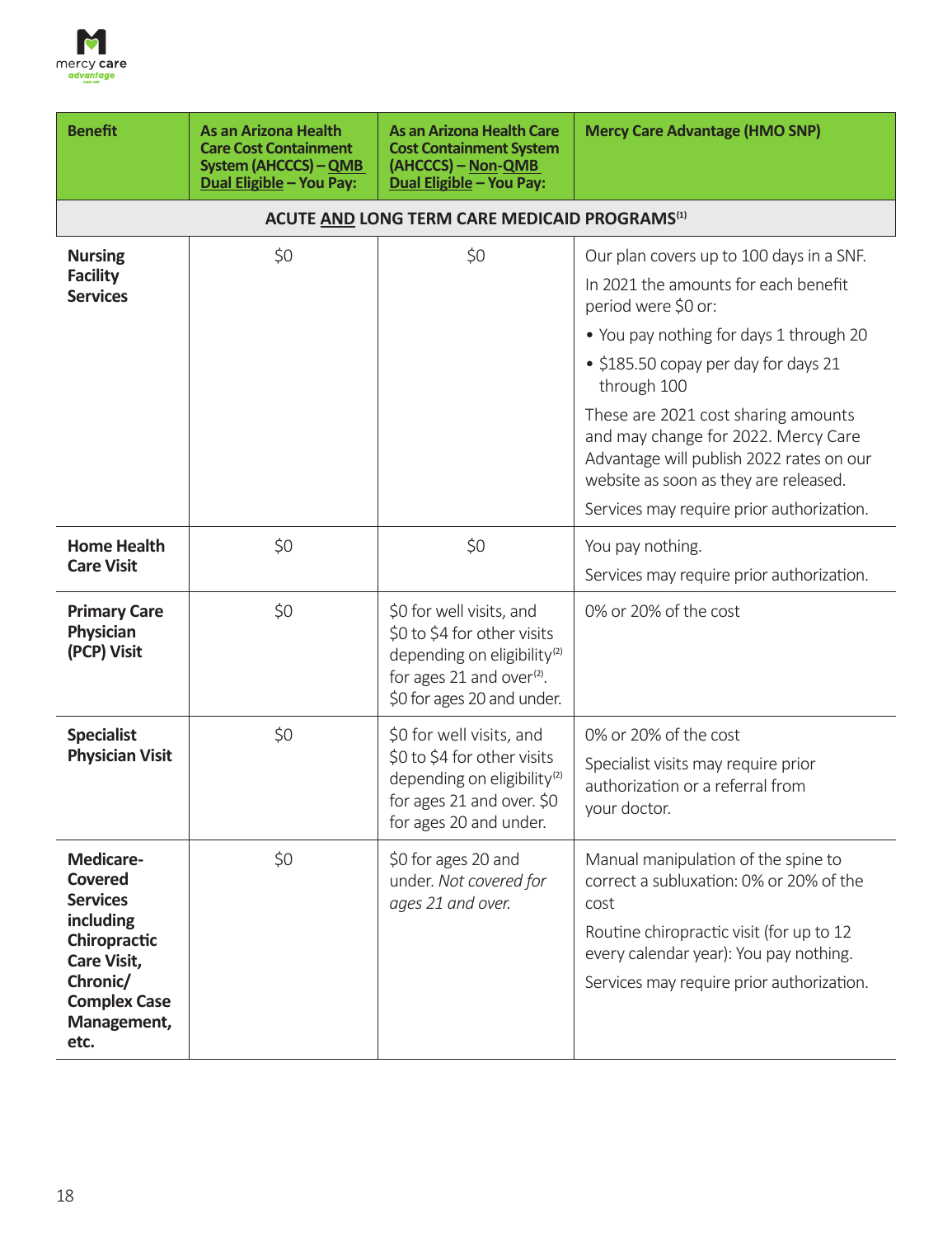

| <b>Benefit</b>                                            | <b>As an Arizona Health</b><br><b>Care Cost Containment</b><br><b>System (AHCCCS) - QMB</b><br>Dual Eligible - You Pay: | <b>As an Arizona Health Care</b><br><b>Cost Containment System</b><br>(AHCCCS) – Non-QMB<br>Dual Eligible - You Pay: | <b>Mercy Care Advantage (HMO SNP)</b>                                                                                                                                                                |
|-----------------------------------------------------------|-------------------------------------------------------------------------------------------------------------------------|----------------------------------------------------------------------------------------------------------------------|------------------------------------------------------------------------------------------------------------------------------------------------------------------------------------------------------|
|                                                           |                                                                                                                         | ACUTE AND LONG TERM CARE MEDICAID PROGRAMS <sup>(1)</sup>                                                            |                                                                                                                                                                                                      |
| <b>Podiatry</b><br><b>Services Visit</b>                  | \$0                                                                                                                     | \$0                                                                                                                  | Medicare Part B covers foot exams and<br>treatment if you have diabetes-related<br>nerve damage and/or meet certain<br>conditions: 0% or 20% of the cost                                             |
|                                                           |                                                                                                                         |                                                                                                                      | Our plan covers routine foot care such as<br>cutting or removal of corns and calluses;<br>trimming, cutting, and clipping of nails (for<br>up to 1 visit(s) every three months): You<br>pay nothing. |
|                                                           |                                                                                                                         |                                                                                                                      | Services may require prior authorization<br>or a referral from your doctor.                                                                                                                          |
| Outpatient<br><b>Behavioral</b>                           | \$0                                                                                                                     | \$0                                                                                                                  | Group therapy visit: 0% or 20% of<br>the cost                                                                                                                                                        |
| <b>Health Care</b><br><b>Visit</b>                        |                                                                                                                         |                                                                                                                      | Individual therapy visit: 0% or 20% of<br>the cost                                                                                                                                                   |
|                                                           |                                                                                                                         |                                                                                                                      | Services may require prior authorization<br>or a referral from your doctor.                                                                                                                          |
| <b>Outpatient</b><br><b>Substance</b>                     | \$0                                                                                                                     | \$0                                                                                                                  | Group therapy visit: 0% or 20% of<br>the cost                                                                                                                                                        |
| <b>Abuse Care</b><br><b>Visit</b>                         |                                                                                                                         |                                                                                                                      | Individual therapy visit: 0% or 20% of<br>the cost                                                                                                                                                   |
|                                                           |                                                                                                                         |                                                                                                                      | Services may require prior authorization<br>or a referral from your doctor.                                                                                                                          |
| <b>Ambulatory</b><br><b>Surgical Center</b>               | \$0                                                                                                                     | \$0 to \$3 depending on<br>eligibility <sup>(2)</sup> for ages 21                                                    | Ambulatory surgical center: 0% or 20% of<br>the cost                                                                                                                                                 |
| or Outpatient<br><b>Hospital</b><br><b>Facility Visit</b> |                                                                                                                         | and over. \$0 for ages 20<br>and under.                                                                              | Outpatient hospital: 0% or 20% of<br>the cost                                                                                                                                                        |
|                                                           |                                                                                                                         |                                                                                                                      | Services may require prior authorization<br>or a referral from your doctor.                                                                                                                          |
| <b>Ambulance</b><br><b>Services</b>                       | \$0                                                                                                                     | \$0                                                                                                                  | 0% or 20% of the cost                                                                                                                                                                                |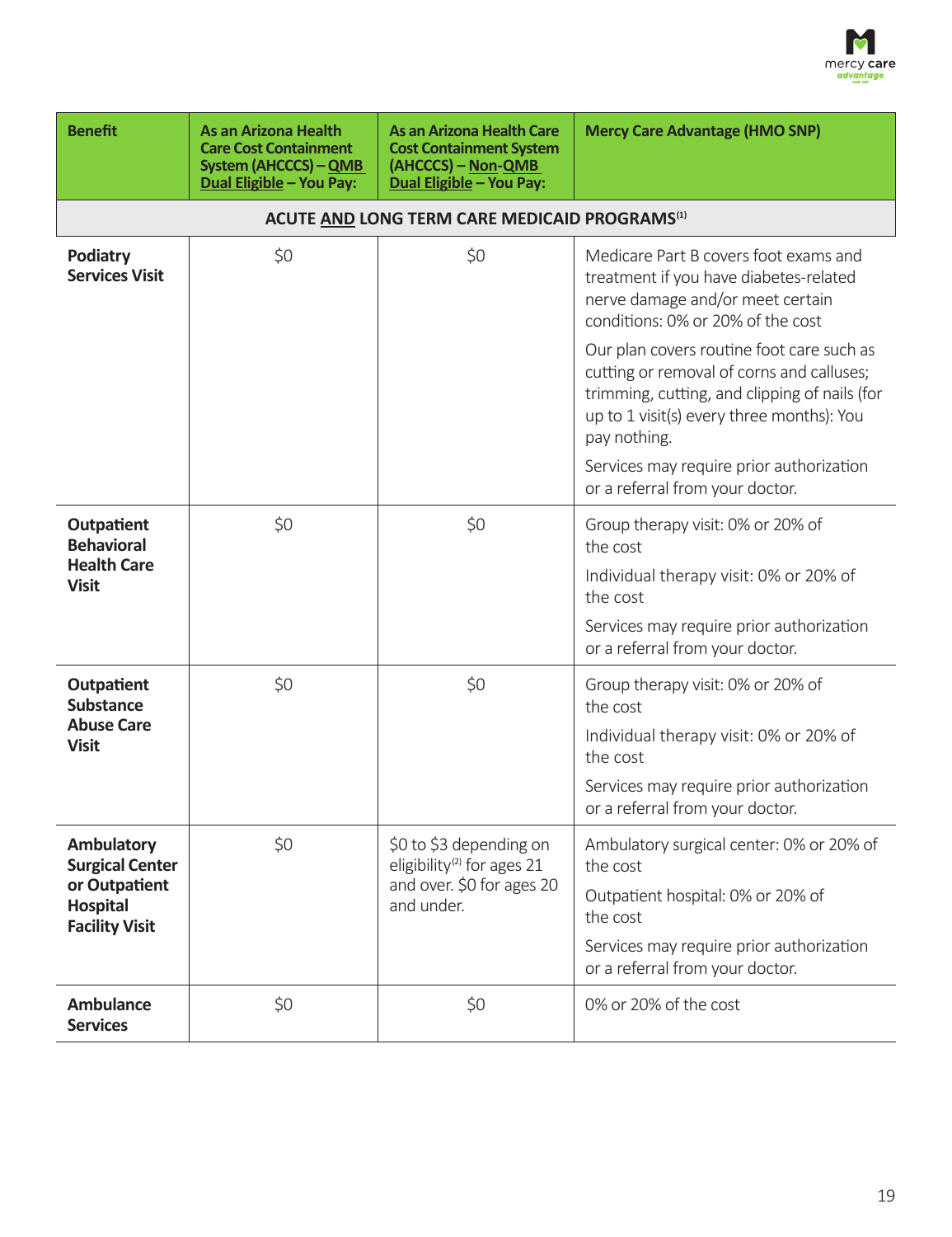

| <b>Benefit</b>                                                                                                                                   | <b>As an Arizona Health</b><br><b>Care Cost Containment</b><br><b>System (AHCCCS) - QMB</b><br><b>Dual Eligible - You Pay:</b> | <b>As an Arizona Health Care</b><br><b>Cost Containment System</b><br>(AHCCCS) - Non-QMB<br>Dual Eligible - You Pay: | <b>Mercy Care Advantage (HMO SNP)</b>                                                                                                                                                                                                                                                                                                         |
|--------------------------------------------------------------------------------------------------------------------------------------------------|--------------------------------------------------------------------------------------------------------------------------------|----------------------------------------------------------------------------------------------------------------------|-----------------------------------------------------------------------------------------------------------------------------------------------------------------------------------------------------------------------------------------------------------------------------------------------------------------------------------------------|
|                                                                                                                                                  |                                                                                                                                | ACUTE AND LONG TERM CARE MEDICAID PROGRAMS <sup>(1)</sup>                                                            |                                                                                                                                                                                                                                                                                                                                               |
| <b>Emergency</b><br><b>Services</b>                                                                                                              | \$0                                                                                                                            | \$0                                                                                                                  | 0% or 20% of the cost (up to \$90)<br>If you are admitted to the hospital within<br>3 days, you do not have to pay your<br>share of the cost for emergency care.<br>See "Inpatient Hospital Coverage" in<br>Section II of this booklet for other costs.<br>Coverage is limited to emergency care<br>received in the U.S. and its territories. |
| <b>Urgently</b><br><b>Needed</b><br><b>Care Visit</b>                                                                                            | \$0                                                                                                                            | \$0 to \$4 depending on<br>eligibility <sup>(2)</sup> for ages 21<br>and over. \$0 for ages 20<br>and under.         | 0% or 20% of the cost (up to \$65)                                                                                                                                                                                                                                                                                                            |
| Outpatient<br>Occupational/<br>Physical/<br><b>Speech</b><br><b>Therapy Visit</b>                                                                | \$0                                                                                                                            | \$0 to \$3 depending on<br>eligibility <sup>(2)</sup> for ages 21<br>and over. \$0 for ages 20<br>and under.         | Occupational therapy visit: 0% or 20%<br>of the cost<br>Physical therapy and speech and<br>language therapy visit: 0% or 20%<br>of the cost<br>Services may require prior authorization<br>or a referral from your doctor.                                                                                                                    |
| <b>Durable</b><br><b>Medical</b><br><b>Equipment</b>                                                                                             | \$0                                                                                                                            | \$0                                                                                                                  | 0% or 20% of the cost<br>Services may require prior authorization.                                                                                                                                                                                                                                                                            |
| Prosthetic<br><b>Devices</b>                                                                                                                     | \$0                                                                                                                            | \$0. Lower limb micro-<br>processor controlled<br>limb or joint not covered<br>for ages 21 and over.                 | 0% or 20% of the cost<br>Services may require prior authorization.                                                                                                                                                                                                                                                                            |
| <b>Diabetes</b><br>Self-<br><b>Monitoring</b><br><b>Training &amp;</b><br><b>Supplies (when</b><br>provided<br>as part of a<br><b>PCP visit)</b> | \$0                                                                                                                            | \$0                                                                                                                  | • Diabetes monitoring supplies: 0% or<br>20% of the cost<br>· Diabetes self-management training: 0%<br>or 20% of the cost<br>• Therapeutic shoes or inserts for people<br>with diabetes: 0% or 20% of the cost                                                                                                                                |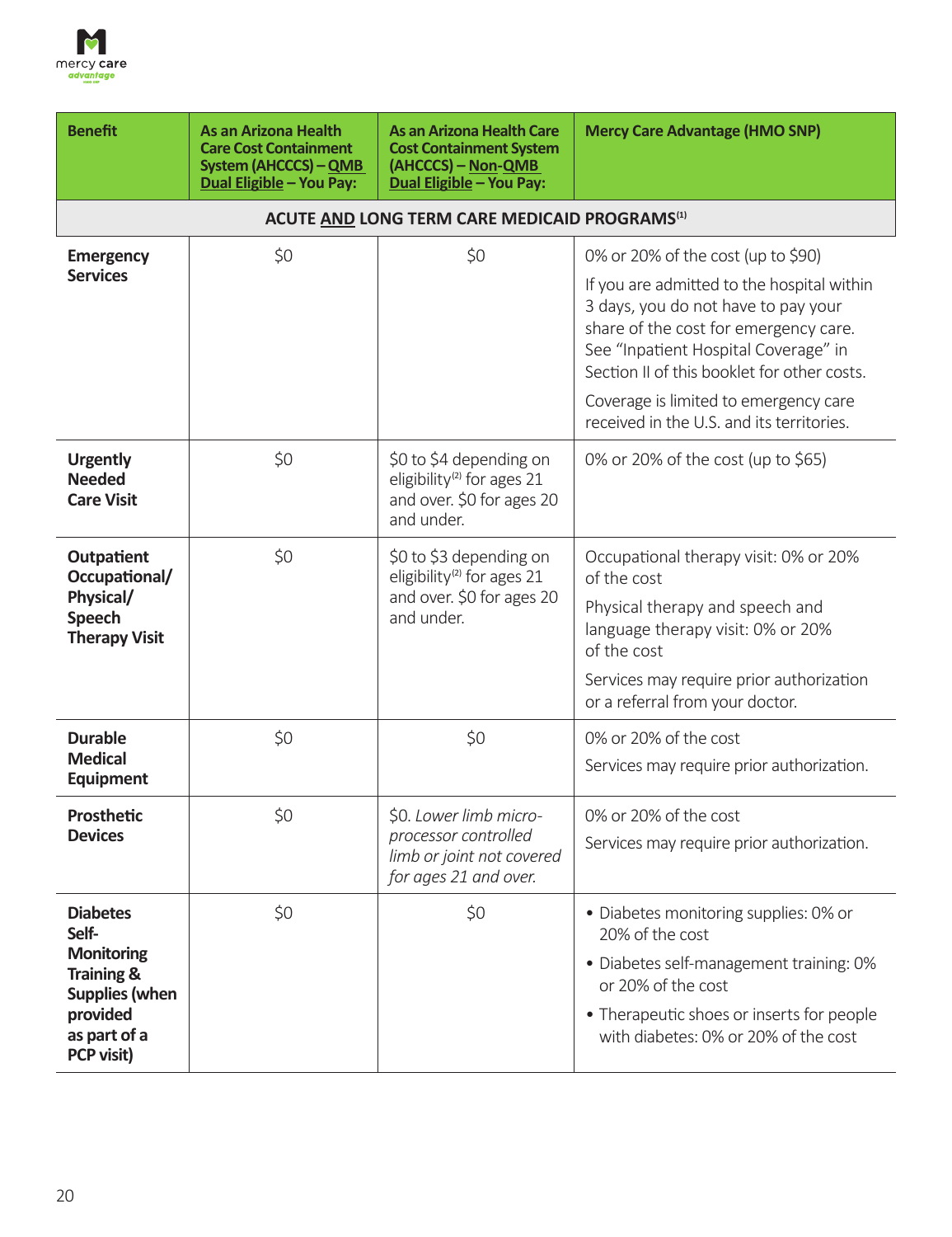

| <b>Benefit</b>                                                                                            | <b>As an Arizona Health</b><br><b>Care Cost Containment</b><br><b>System (AHCCCS) - QMB</b><br>Dual Eligible - You Pay: | <b>As an Arizona Health Care</b><br><b>Cost Containment System</b><br>(AHCCCS) - Non-QMB<br>Dual Eligible - You Pay: | <b>Mercy Care Advantage (HMO SNP)</b>                                                                                                                  |
|-----------------------------------------------------------------------------------------------------------|-------------------------------------------------------------------------------------------------------------------------|----------------------------------------------------------------------------------------------------------------------|--------------------------------------------------------------------------------------------------------------------------------------------------------|
|                                                                                                           |                                                                                                                         | ACUTE AND LONG TERM CARE MEDICAID PROGRAMS <sup>(1)</sup>                                                            |                                                                                                                                                        |
| <b>Diagnostic</b><br>Tests, X-rays                                                                        | \$0                                                                                                                     | \$0                                                                                                                  | · Diagnostic radiology services (such as<br>MRIs, CT scans): 0% or 20% of the cost                                                                     |
| and<br>Laboratory<br><b>Services</b>                                                                      |                                                                                                                         |                                                                                                                      | · Diagnostic tests and procedures: 0% or<br>20% of the cost                                                                                            |
| (including                                                                                                |                                                                                                                         |                                                                                                                      | • Lab services: 0% or 20% of the cost                                                                                                                  |
| COVID-19<br>diagnostic and                                                                                |                                                                                                                         |                                                                                                                      | • Outpatient x-rays: 0% or 20% of the cost                                                                                                             |
| testing<br>services)                                                                                      |                                                                                                                         |                                                                                                                      | • Therapeutic radiology services (such as<br>radiation treatment for cancer): 0% or<br>20% of the cost                                                 |
|                                                                                                           |                                                                                                                         |                                                                                                                      | Services may require prior authorization<br>or a referral from your doctor.                                                                            |
|                                                                                                           |                                                                                                                         |                                                                                                                      | The following radiology and lab<br>services require prior authorization:<br>PET Scans, MRI, MRA, 3-D Ultrasounds,<br>3-D Imaging, and Genetic testing. |
| <b>Colorectal</b><br><b>Screening</b>                                                                     | \$0                                                                                                                     | \$0                                                                                                                  | You pay nothing.                                                                                                                                       |
| <b>Flu and</b><br>Pneumonia<br><b>Vaccines</b>                                                            | \$0                                                                                                                     | \$0                                                                                                                  | You pay nothing.                                                                                                                                       |
| <b>Screening</b><br><b>Mammogram</b>                                                                      | \$0                                                                                                                     | \$0                                                                                                                  | You pay nothing.                                                                                                                                       |
| <b>Pap Smear</b><br>and Pelvic<br>Exam                                                                    | \$0                                                                                                                     | \$0                                                                                                                  | You pay nothing.                                                                                                                                       |
| <b>Prostate</b><br>Cancer<br><b>Screening</b>                                                             | \$0                                                                                                                     | \$0                                                                                                                  | You pay nothing.                                                                                                                                       |
| <b>Renal Dialysis</b><br>or Nutritional<br><b>Therapy for</b><br><b>End-Stage</b><br><b>Renal Disease</b> | \$0                                                                                                                     | \$0                                                                                                                  | 0% or 20% of the cost<br>Kidney Disease Education covered:<br>0% or 20% of the cost.                                                                   |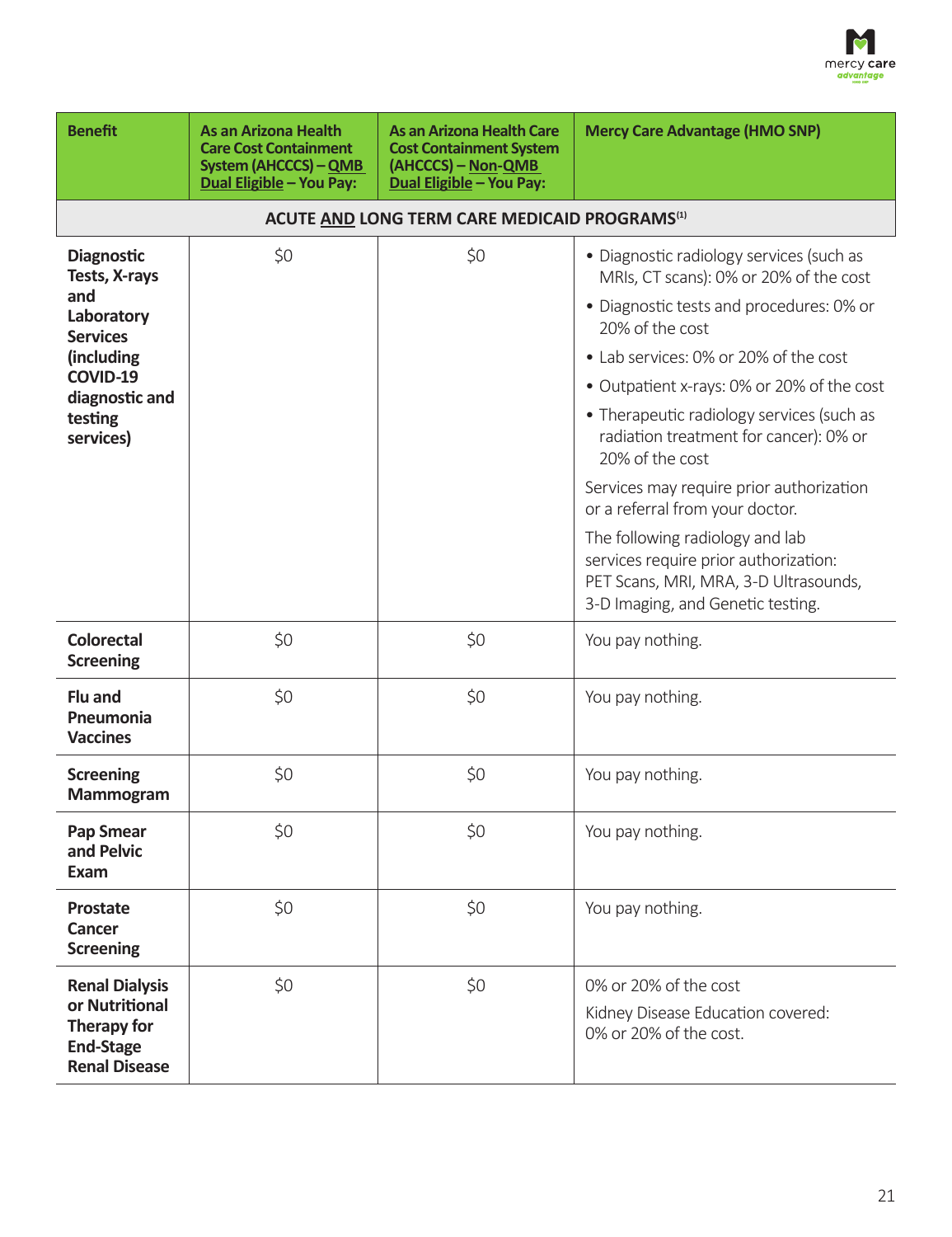

| <b>Benefit</b>                             | <b>As an Arizona Health</b><br><b>Care Cost Containment</b><br><b>System (AHCCCS) - QMB</b><br><b>Dual Eligible - You Pay:</b> | As an Arizona Health Care<br><b>Cost Containment System</b><br>(AHCCCS) – Non-QMB<br>Dual Eligible - You Pay: | <b>Mercy Care Advantage (HMO SNP)</b>                                                                                                                                                |
|--------------------------------------------|--------------------------------------------------------------------------------------------------------------------------------|---------------------------------------------------------------------------------------------------------------|--------------------------------------------------------------------------------------------------------------------------------------------------------------------------------------|
|                                            |                                                                                                                                | ACUTE AND LONG TERM CARE MEDICAID PROGRAMS <sup>(1)</sup>                                                     |                                                                                                                                                                                      |
| Prescription<br>Medications <sup>(3)</sup> | \$0                                                                                                                            | \$0 to \$2.30 depending<br>on eligibility <sup>(2)</sup> for ages                                             | For Part B drugs such as chemotherapy<br>drugs: 0% or 20% of the cost                                                                                                                |
|                                            |                                                                                                                                | 21 and over. \$0 for ages<br>20 and under.                                                                    | Other Part B drugs: 0% or 20% of<br>the cost                                                                                                                                         |
|                                            |                                                                                                                                |                                                                                                               | Step therapy may apply to some Medicare<br>Part B drugs. Refer to the 2022 Evidence<br>of Coverage for more information.                                                             |
|                                            |                                                                                                                                |                                                                                                               | Services may require prior authorization.                                                                                                                                            |
|                                            |                                                                                                                                |                                                                                                               | For Part D drugs:<br>Depending on your income and<br>institutional status, you pay the following:                                                                                    |
|                                            |                                                                                                                                |                                                                                                               | For generic drugs (including brand drugs<br>treated as generic), either:                                                                                                             |
|                                            |                                                                                                                                |                                                                                                               | • $$0$ copay; or $$1.35$ copay; or<br>$$3.95$ copay                                                                                                                                  |
|                                            |                                                                                                                                |                                                                                                               | For all other drugs, either:                                                                                                                                                         |
|                                            |                                                                                                                                |                                                                                                               | • $$0$ copay; or $$4.00$ copay; or<br>$$9.85$ copay                                                                                                                                  |
|                                            |                                                                                                                                |                                                                                                               | You may get your drugs at network retail<br>pharmacies and our mail order pharmacy.                                                                                                  |
|                                            |                                                                                                                                |                                                                                                               | If you reside in a long-term care facility,<br>you pay the same as at a retail pharmacy.                                                                                             |
|                                            |                                                                                                                                |                                                                                                               | You may get drugs from an out-of-<br>network pharmacy at the same cost<br>as an in-network pharmacy in certain<br>situations. Refer to the 2022 Evidence<br>of Coverage for details. |
|                                            |                                                                                                                                |                                                                                                               | <b>Retail Pharmacy</b><br>You can get drugs the following way(s):                                                                                                                    |
|                                            |                                                                                                                                |                                                                                                               | • One-month (31-day) supply                                                                                                                                                          |
|                                            |                                                                                                                                |                                                                                                               | • Three-month (90-day) supply                                                                                                                                                        |
|                                            |                                                                                                                                |                                                                                                               | <b>Long Term Care Pharmacy</b><br>• One-month (31-day) supply                                                                                                                        |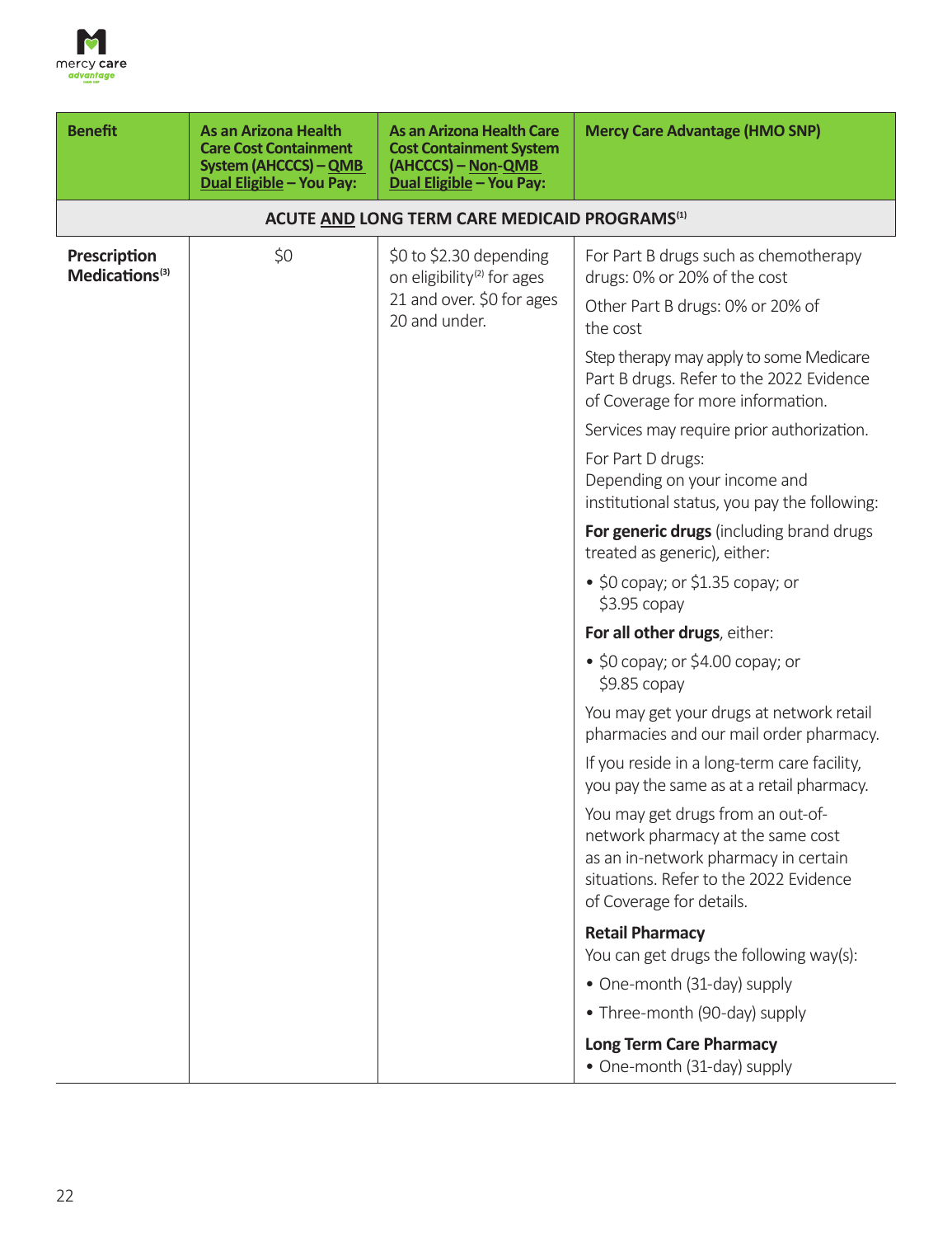

| <b>Benefit</b>                                                                                                                | <b>As an Arizona Health</b><br><b>Care Cost Containment</b><br><b>System (AHCCCS) - QMB</b><br><b>Dual Eligible - You Pay:</b> | <b>As an Arizona Health Care</b><br><b>Cost Containment System</b><br>(AHCCCS) - Non-QMB<br><b>Dual Eligible - You Pay:</b> | <b>Mercy Care Advantage (HMO SNP)</b>                                                                                                                                                                                                                                                                                                                                                                                                                                        |  |  |
|-------------------------------------------------------------------------------------------------------------------------------|--------------------------------------------------------------------------------------------------------------------------------|-----------------------------------------------------------------------------------------------------------------------------|------------------------------------------------------------------------------------------------------------------------------------------------------------------------------------------------------------------------------------------------------------------------------------------------------------------------------------------------------------------------------------------------------------------------------------------------------------------------------|--|--|
|                                                                                                                               | ACUTE AND LONG TERM CARE MEDICAID PROGRAMS <sup>(1)</sup>                                                                      |                                                                                                                             |                                                                                                                                                                                                                                                                                                                                                                                                                                                                              |  |  |
| Prescription<br>Medications <sup>(3)</sup>                                                                                    |                                                                                                                                |                                                                                                                             | <b>Mail Order</b><br>• Three-month (90-day) supply                                                                                                                                                                                                                                                                                                                                                                                                                           |  |  |
| (continued)                                                                                                                   |                                                                                                                                |                                                                                                                             | <b>Out of Network Pharmacy</b><br>• One-month (31-day) supply                                                                                                                                                                                                                                                                                                                                                                                                                |  |  |
|                                                                                                                               |                                                                                                                                |                                                                                                                             | After your yearly out-of-pocket drug<br>costs (including drugs purchased<br>through your retail pharmacy and<br>through mail order) reach \$7,050,<br>you pay nothing for all drugs.<br>Some covered drugs may have additional<br>requirements or limits on coverage.<br>For more information, call Mercy Care<br>Advantage or refer to the 2022 Formulary.                                                                                                                  |  |  |
| <b>Hearing</b><br>Exams,<br><b>Routine</b><br><b>Hearing Tests,</b><br>and Fitting<br><b>Evaluations for</b><br>a Hearing Aid | \$0 for ages 20 and<br>under. Not covered for<br>ages 21 and over.                                                             | \$0 for ages 20 and<br>under. Not covered for<br>ages 21 and over.                                                          | • Exam to diagnose and treat hearing and<br>balance issues: 0% or 20% of the cost<br>• Routine hearing exam (for up to 1 every<br>calendar year): \$0 copay.                                                                                                                                                                                                                                                                                                                 |  |  |
| <b>Hearing Aids</b>                                                                                                           | \$0 for ages 20 and<br>under. Not covered for<br>ages 21 and over.                                                             | \$0 for ages 20 and<br>under. Not covered for<br>ages 21 and over.                                                          | Hearing aid: \$0 copay.<br>Our plan pays up to \$1,900 every two<br>years for hearing aids.                                                                                                                                                                                                                                                                                                                                                                                  |  |  |
| <b>Routine</b><br>Eye Exam,<br>Eyeglasses,<br><b>Contact</b><br>Lenses, Lenses<br>and Frames                                  | \$0 for ages 20 and<br>under. Not covered for<br>ages 21 and over unless<br>following cataract<br>surgery.                     | \$0 for ages 20 and<br>under. Not covered for<br>ages 21 and over.                                                          | Exam to diagnose and treat diseases<br>and conditions of the eye (including<br>yearly glaucoma screening): 0% or 20%<br>of the cost<br>• Routine eye exam (for up to 1 every<br>calendar year): \$0 copay<br>• Contact lenses: \$0 copay<br>• Eyeglasses (frames and lenses):<br>$$0$ copay<br>• Eyeglasses or contact lenses after<br>cataract surgery: \$0 copay<br>Our plan pays up to \$400 every two years<br>for contact lenses and eyeglasses (frames<br>and lenses). |  |  |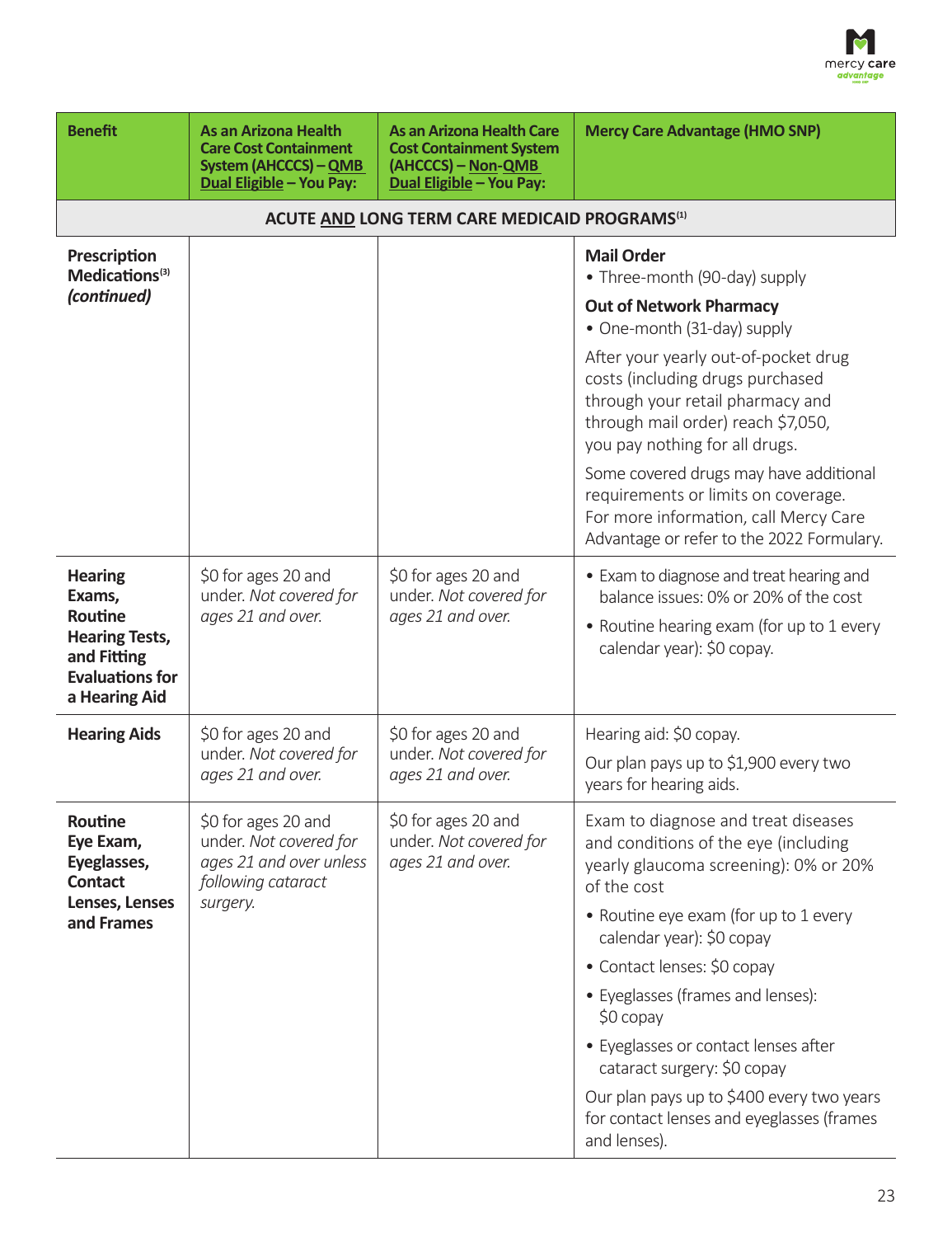

| <b>Benefit</b>                                                                    | <b>As an Arizona Health</b><br><b>Care Cost Containment</b><br><b>System (AHCCCS) - QMB</b><br>Dual Eligible - You Pay:                    | <b>As an Arizona Health Care</b><br><b>Cost Containment System</b><br>(AHCCCS) - Non-QMB<br>Dual Eligible - You Pay:                       | <b>Mercy Care Advantage (HMO SNP)</b>                                                                                                                                                                                                                                                                                                                                                             |
|-----------------------------------------------------------------------------------|--------------------------------------------------------------------------------------------------------------------------------------------|--------------------------------------------------------------------------------------------------------------------------------------------|---------------------------------------------------------------------------------------------------------------------------------------------------------------------------------------------------------------------------------------------------------------------------------------------------------------------------------------------------------------------------------------------------|
|                                                                                   |                                                                                                                                            | ACUTE AND LONG TERM CARE MEDICAID PROGRAMS <sup>(1)</sup>                                                                                  |                                                                                                                                                                                                                                                                                                                                                                                                   |
| <b>Adult</b><br><b>Emergency</b><br><b>Dental</b><br><b>Services</b>              | \$0. For ages 21 and<br>over. Services subject<br>to a \$1,000 limit per<br>each 12 month period<br>beginning October 1st<br>of each year. | \$0. For ages 21 and<br>over. Services subject to<br>a \$1,000 limit per each<br>12 month period<br>beginning October 1st<br>of each year. | Medicare Part A (Hospital Insurance)<br>will pay for certain dental services<br>that you get when you're in a hospital.<br>Limited dental services: \$0 copay.                                                                                                                                                                                                                                    |
| Non-                                                                              | \$0                                                                                                                                        | \$0                                                                                                                                        | You pay nothing.                                                                                                                                                                                                                                                                                                                                                                                  |
| <b>Emergency</b><br><b>Medically</b><br><b>Necessary</b><br><b>Transportation</b> |                                                                                                                                            |                                                                                                                                            | Our plan covers routine transportation<br>services for certain supplemental benefits<br>covered by Mercy Care Advantage. Our<br>plan will cover up to 36-one way trips or<br>18-round trips every calendar year.                                                                                                                                                                                  |
|                                                                                   |                                                                                                                                            |                                                                                                                                            | Transportation services can be used for<br>these Mercy Care Advantage<br>supplemental benefits*:<br>• Chiropractic<br>• Dental<br>• Hearing aids<br>• Over-the-Counter items at select CVS<br>Pharmacy locations<br>• Podiatry<br>• Vision<br>• Wellness programs<br>$-$ Diabetes education<br>$-$ Exercise<br>$-$ Nutrition<br>- Smoking cessation<br>*This is not a complete list of Mercy Care |
|                                                                                   |                                                                                                                                            |                                                                                                                                            | Advantage supplemental benefits.                                                                                                                                                                                                                                                                                                                                                                  |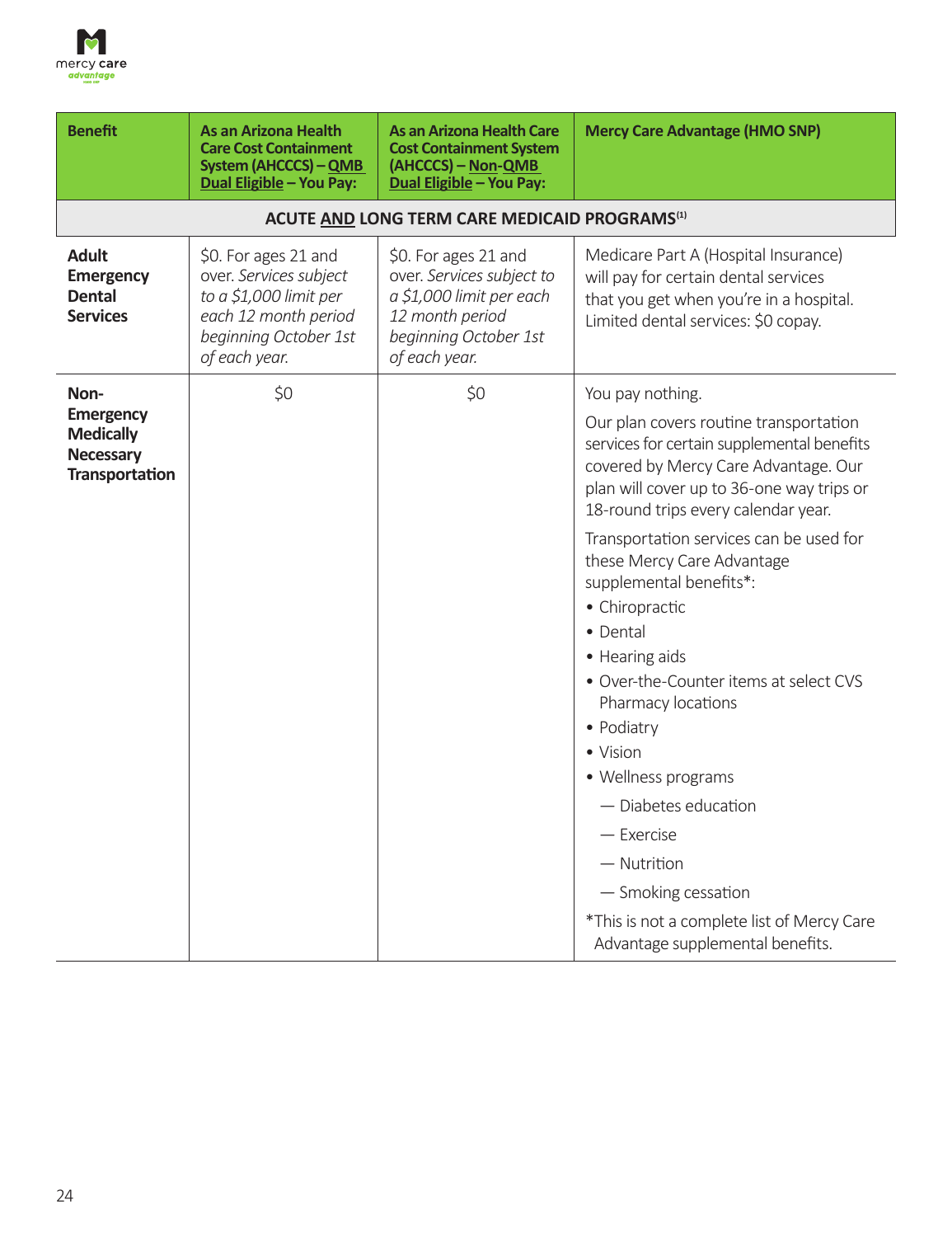

| <b>Benefit</b>                                        | <b>As an Arizona Health</b><br><b>Care Cost Containment</b><br>System (AHCCCS) - QMB<br>Dual Eligible - You Pay: | As an Arizona Health Care<br><b>Cost Containment System</b><br>(AHCCCS) - Non-QMB<br>Dual Eligible - You Pay: | <b>Mercy Care Advantage (HMO SNP)</b>                                                                                                                                                                                                                                                                                                                                                                                        |
|-------------------------------------------------------|------------------------------------------------------------------------------------------------------------------|---------------------------------------------------------------------------------------------------------------|------------------------------------------------------------------------------------------------------------------------------------------------------------------------------------------------------------------------------------------------------------------------------------------------------------------------------------------------------------------------------------------------------------------------------|
|                                                       |                                                                                                                  | LONG TERM CARE MEDICAID PROGRAMS ONLY <sup>(1)</sup>                                                          |                                                                                                                                                                                                                                                                                                                                                                                                                              |
| <b>Nursing</b><br><b>Facility</b><br><b>Services</b>  | Cost sharing determined<br>by AHCCCS                                                                             | Cost sharing determined<br>by AHCCCS                                                                          | Our plan covers up to 100 days in a SNF.<br>In 2021 the amounts for each benefit<br>period were \$0 or:<br>• You pay nothing for days 1 through 20<br>• \$185.50 copay per day for days 21<br>through 100<br>These are 2021 cost sharing amounts<br>and may change for 2022. Mercy Care<br>Advantage will publish 2022 rates on<br>our website as soon as they are<br>released.<br>Services may require prior authorization. |
| <b>Respite</b><br><b>Services</b>                     | \$0. Subject to a<br>600 hour limit per each<br>12 month period<br>beginning October 1st<br>of each year.        | \$0. Subject to a<br>600 hour limit per each<br>12 month period<br>beginning October 1st<br>of each year.     | Not covered.                                                                                                                                                                                                                                                                                                                                                                                                                 |
| Home and<br><b>Community</b><br><b>Based Services</b> | Member Contribution<br>determined by AHCCCS                                                                      | Member Contribution<br>determined by AHCCCS                                                                   | Not covered.                                                                                                                                                                                                                                                                                                                                                                                                                 |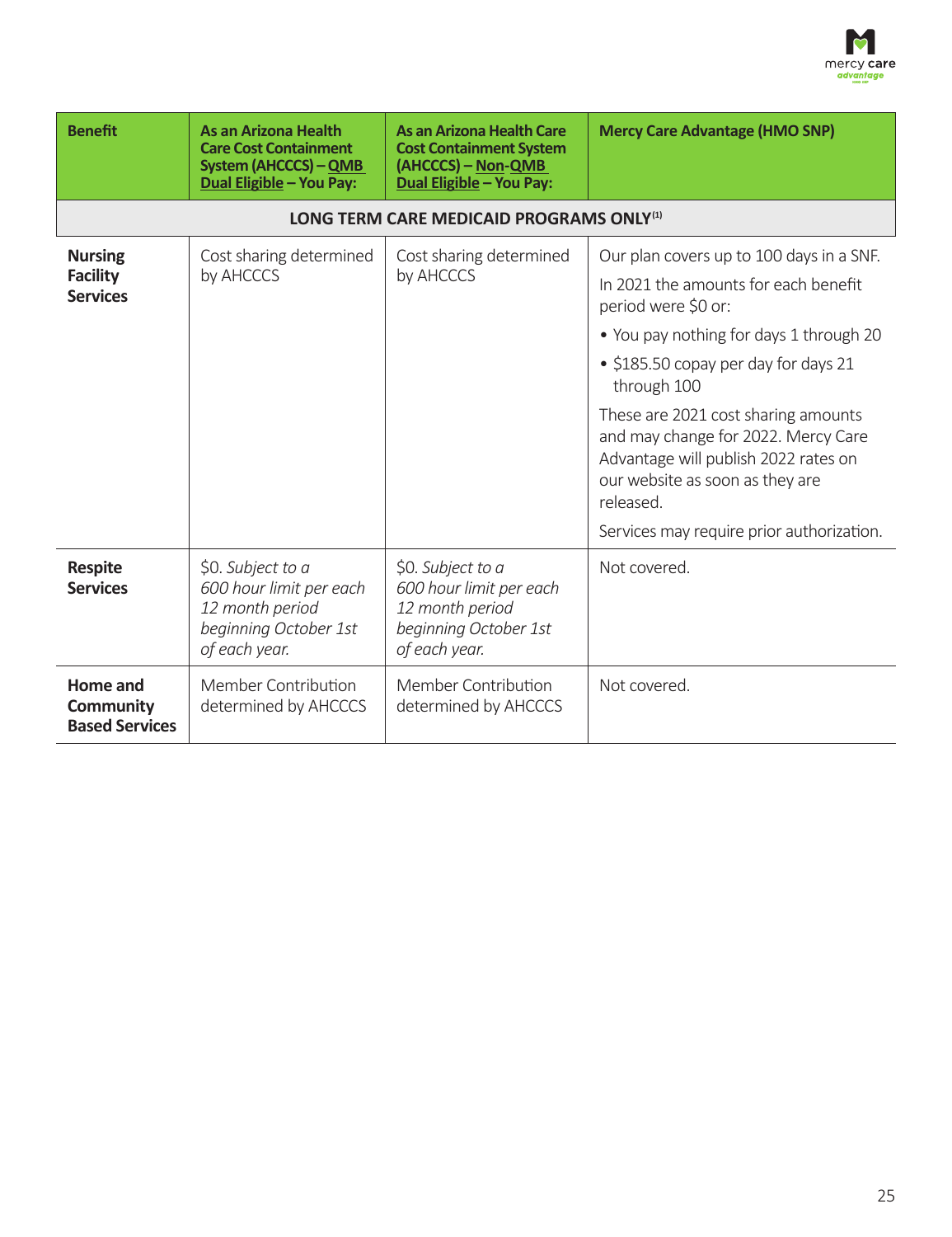

| <b>Benefit</b>                                                                | As an Arizona Health<br><b>Care Cost Containment</b><br><b>System (AHCCCS) - QMB</b><br><b>Dual Eligible - You Pay:</b>                    | As an Arizona Health Care<br><b>Cost Containment System</b><br>(AHCCCS) - Non-QMB<br>Dual Eligible - You Pay:                              | <b>Mercy Care Advantage (HMO SNP)</b>                                                                                                                                                                                                                                                                                                                                                                                                                                                                                                                                                                                                                                                                                                                                                                |
|-------------------------------------------------------------------------------|--------------------------------------------------------------------------------------------------------------------------------------------|--------------------------------------------------------------------------------------------------------------------------------------------|------------------------------------------------------------------------------------------------------------------------------------------------------------------------------------------------------------------------------------------------------------------------------------------------------------------------------------------------------------------------------------------------------------------------------------------------------------------------------------------------------------------------------------------------------------------------------------------------------------------------------------------------------------------------------------------------------------------------------------------------------------------------------------------------------|
|                                                                               |                                                                                                                                            | LONG TERM CARE MEDICAID PROGRAMS ONLY <sup>(1)</sup>                                                                                       |                                                                                                                                                                                                                                                                                                                                                                                                                                                                                                                                                                                                                                                                                                                                                                                                      |
| <b>Adult</b><br><b>Preventive</b><br><b>Dental</b><br>Services <sup>(4)</sup> | \$0. For ages 21 and<br>over. Services subject<br>to a \$1,000 limit per<br>each 12 month period<br>beginning October 1st<br>of each year. | \$0. For ages 21 and over.<br>Services subject to a<br>\$1,000 limit per each<br>12 month period<br>beginning October 1st<br>of each year. | Preventive & Diagnostic dental<br>services include the following:<br>• Cleaning (for up to 1 every six months<br>from last date of service): \$0 copay<br>• Dental x-ray(s) (1 every 12 months<br>from last date of service): \$0 copay.<br>• Fluoride treatment (for up to 1 every<br>six months from last date of service):<br>\$0 copay<br>• Oral exam (for up to 1 every six<br>months from last date of service):<br>\$0 copay<br>No referral or prior authorization<br>required.<br><b>Comprehensive dental services</b><br>include but are not limited to:<br>• \$4,800 plan coverage limit (every<br>calendar year) for services like<br>extractions, crowns, fillings, and<br>root canals<br>• Full mouth series or Panorex x-ray<br>covered every 3 years from the last<br>date of service |
|                                                                               |                                                                                                                                            |                                                                                                                                            | No referral or prior authorization<br>required.<br>Some exclusions apply. Refer to the<br>2022 Evidence of Coverage for more<br>information.                                                                                                                                                                                                                                                                                                                                                                                                                                                                                                                                                                                                                                                         |

**(1)**Acute Medicaid Programs include AHCCCS Complete Care (ACC), Regional Behavioral Health Authorities (RBHAs) and the Mercy Care Department of Child Safety Comprehensive Health Plan (Mercy Care DCS CHP). Long Term Care Medicaid Programs include Elderly and Physically Disabled (E‑PD) and Division of Developmental Disabilities (DDD).

**(2)**See the AHCCCS Website for additional beneficiary cost sharing, co‑payment and benefits related information.

**(3)**Medicare Part D co‑payment amounts are the sole responsibility of the beneficiary. AHCCCS health plans cannot assist with the payment of these amounts, except for behavioral health medications for those beneficiaries determined to be Seriously Mentally Ill (SMI) utilizing allowable Non-Title XIX funding.

**(4)**In addition to Adult Emergency Dental Services described above.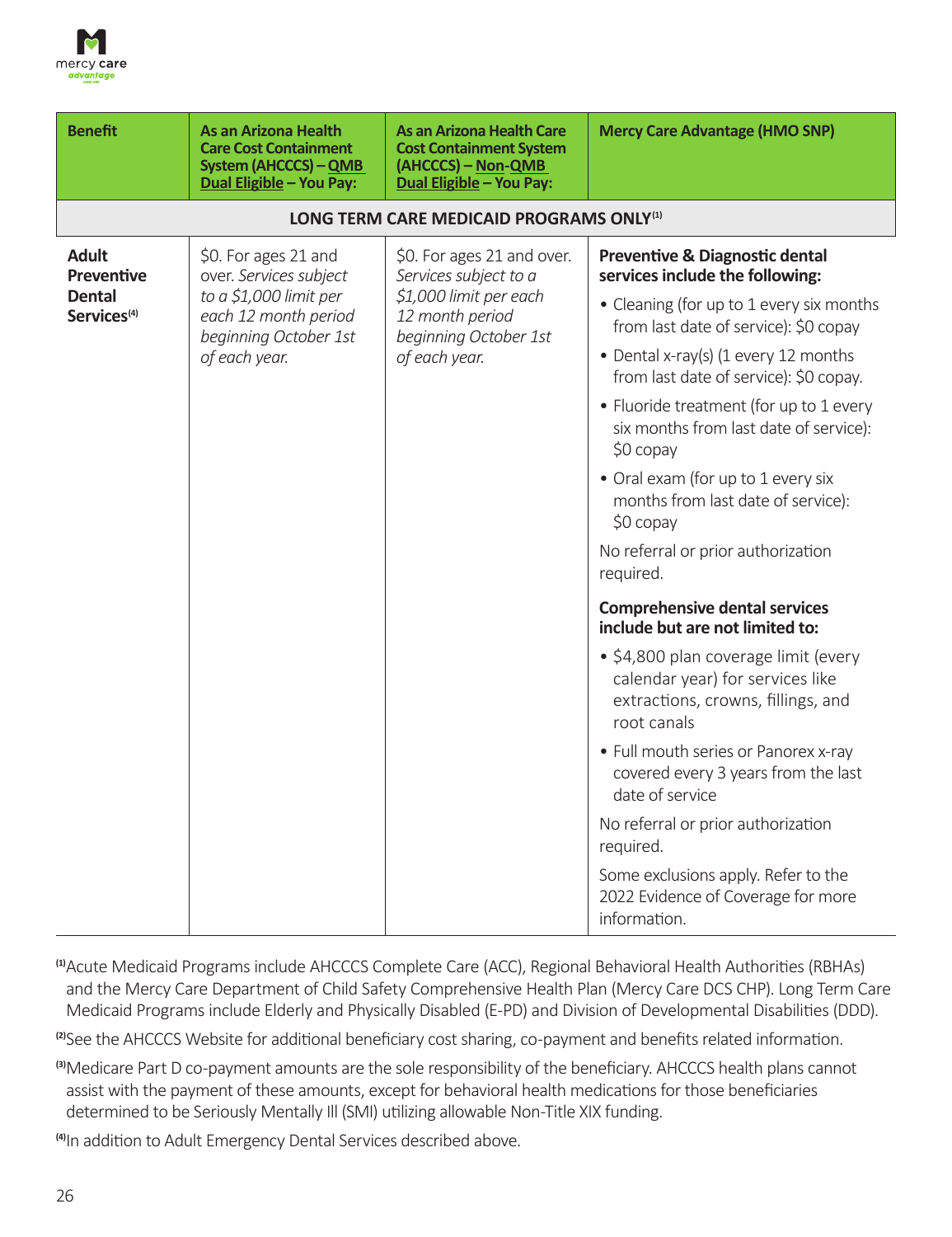

## **Section IV – Additional Information**

#### **What do we cover?**

Mercy Care Advantage covers everything that Original Medicare covers – and *more*. We cover Part B drugs such as chemotherapy and some drugs administered by your provider, plus we also cover Part D drugs. We also cover supplemental benefits like dental, hearing aids and vision care.

#### **Which doctors, hospitals, and pharmacies can I use?**

Mercy Care Advantage has a network of doctors, hospitals, pharmacies and other providers. If you use providers that are not in our network, the plan may not pay for these services except in limited situations. You must generally use network pharmacies to fill your prescriptions for covered Part D drugs. Refer to the Evidence of Coverage for additional information.

You can see our network hospitals, providers and pharmacies at **www.MercyCareAZ.org**.

You can see our formulary (list of covered Part D prescription drugs) and any restrictions at **www.MercyCareAZ.org**.

If you would like to receive a copy of the 2022 Evidence of Coverage, Formulary or the Provider/Pharmacy directory by mail, call us and we will send you a copy. You can also view these items on our website by October 15, 2021 at **www.MercyCareAZ.org**.

#### **Cost-Sharing, Benefits and Medicaid Eligibility**

Because you get Medicaid assistance from AHCCCS, you will pay less for some of your Medicare health care services. AHCCCS also provides other benefits to you by covering health care services not usually covered under Medicare. You will also receive "Extra Help" from Medicare to pay for the costs of your Medicare prescription drugs. Mercy Care Advantage can help you coordinate your Medicare and Medicaid covered benefits.

#### **"Medicare and You" handbook**

If you want to know more about the coverage and costs of Original Medicare, look in the 2022 "**Medicare & You**" handbook. View it online at www.medicare.gov or get a copy by calling 1-800-MEDICARE (1-800-633-4227), 24 hours a day, seven days a week. TTY users should call 1‑877‑486‑2048.

Mercy Care Advantage is an HMO SNP with a Medicare contract and a contract with the Arizona Medicaid Program. Enrollment in Mercy Care Advantage depends on contract renewal.

The formulary, pharmacy network and/or provider network may change at any time. You will receive notice when necessary.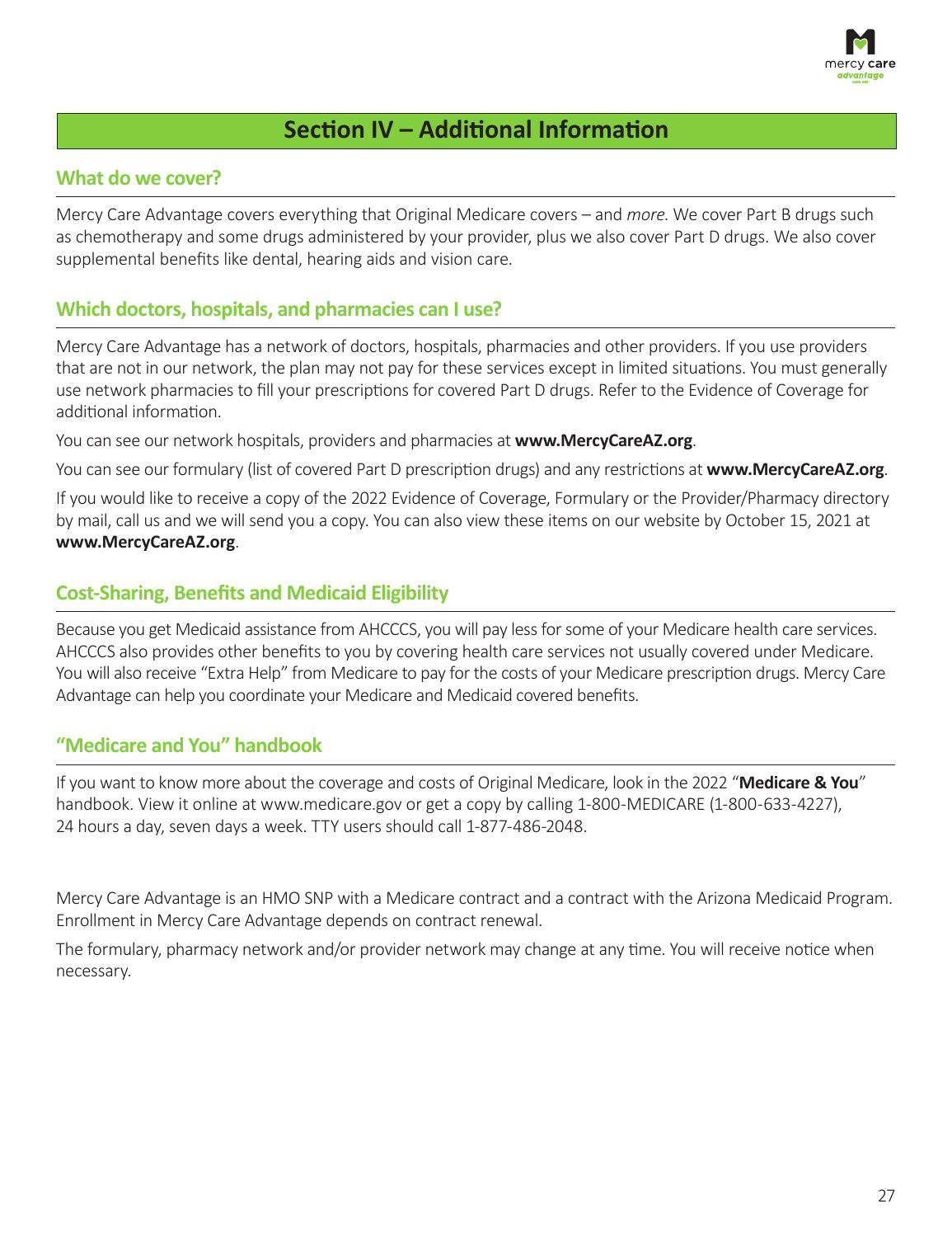

#### **Pre-Enrollment Checklist**

Before making an enrollment decision, it is important that you fully understand our benefits and rules. If you have any questions, you can call and speak to a customer service representative at **602-414-7630** or **1-866-571-5781** (TTY **711**), 8:00 a.m. ‑ 8:00 p.m., 7 days a week.

#### **Understanding the Benefits**

| Review the full list of benefits found in the Evidence of Coverage (EOC), especially for those services for which      |
|------------------------------------------------------------------------------------------------------------------------|
| you routinely see a doctor. Visit www.MercyCareAZ.org to view a copy of the EOC or call 602-586-1730 or                |
| <b>1-877-436-5288</b> (TTY <b>711</b> ), 8:00 a.m. $-$ 8:00 p.m., 7 days a week to request a copy to be mailed to you. |

F Review the provider directory (or ask your doctor) to make sure the doctors you see now are in the network. If they are not listed, it means you will likely have to select a new doctor.

F Review the pharmacy directory to make sure the pharmacy you use for any prescription medicine is in the network. If the pharmacy is not listed, you will likely have to select a new pharmacy for your prescriptions.

#### **Understanding Important Rules**

F You must continue to pay your Medicare Part B premium, if applicable. This premium is normally taken out of your Social Security check each month. However, if you are a full‑dual eligible individual, your monthly Part B premium is paid by the state.

F Benefits, premiums and/or copayments/co‑insurance may change on January 1, 2023.

F Except in emergency or urgent situations, we do not cover services by out-of-network providers (doctors who are not listed in the provider directory).

 $\Box$ This plan is a dual eligible special needs plan (D‑SNP). Your ability to enroll will be based on verification that you are entitled to both Medicare and medical assistance from a state plan under Medicaid.

Mercy Care Advantage is an HMO SNP with a Medicare contract and a contract with the Arizona Medicaid Program. Enrollment in Mercy Care Advantage depends on contract renewal.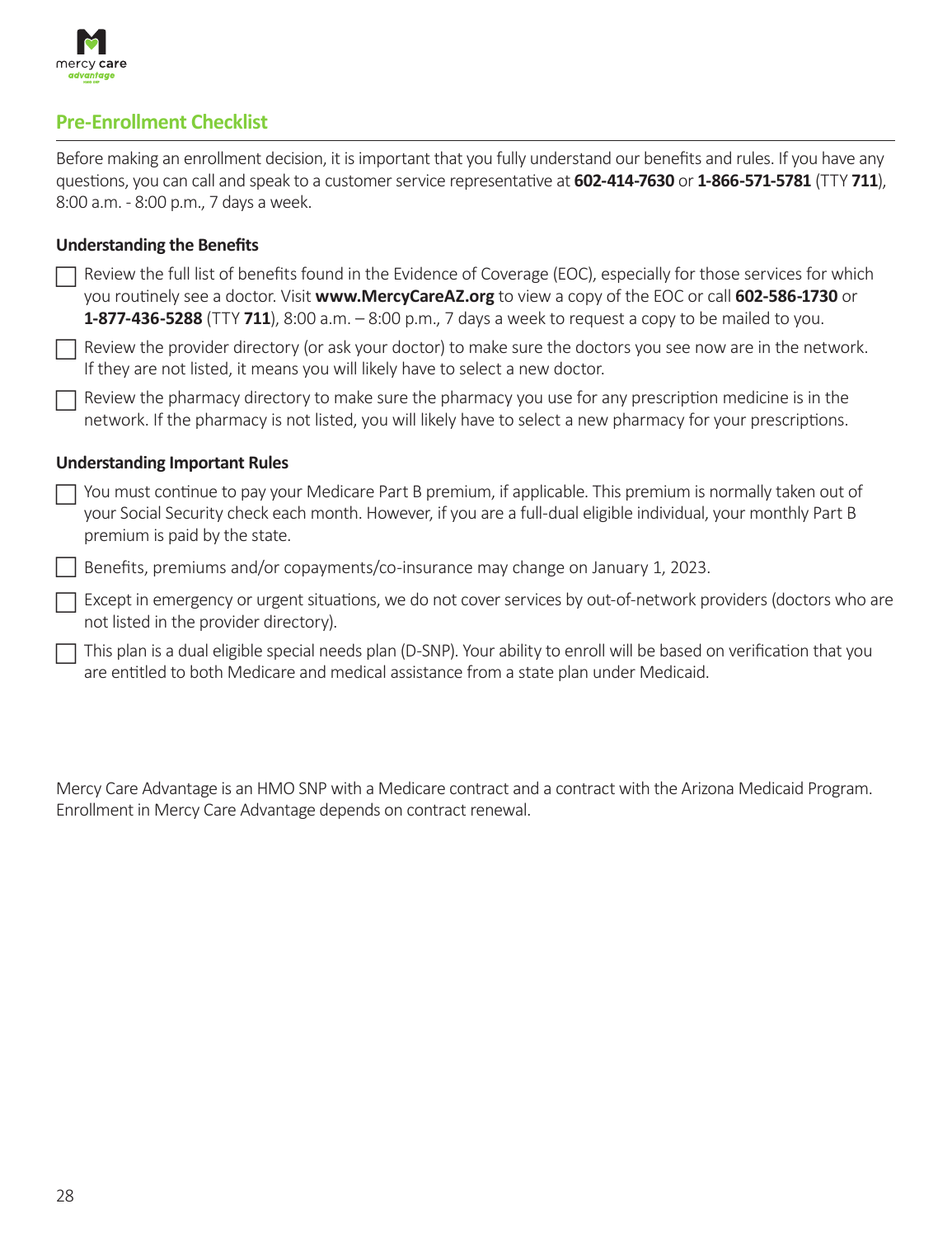| Notes: |  |
|--------|--|
|        |  |
|        |  |
|        |  |
|        |  |
|        |  |
|        |  |
|        |  |
|        |  |
|        |  |
|        |  |
|        |  |
|        |  |
|        |  |
|        |  |
|        |  |
|        |  |
|        |  |
|        |  |
|        |  |
|        |  |
|        |  |
|        |  |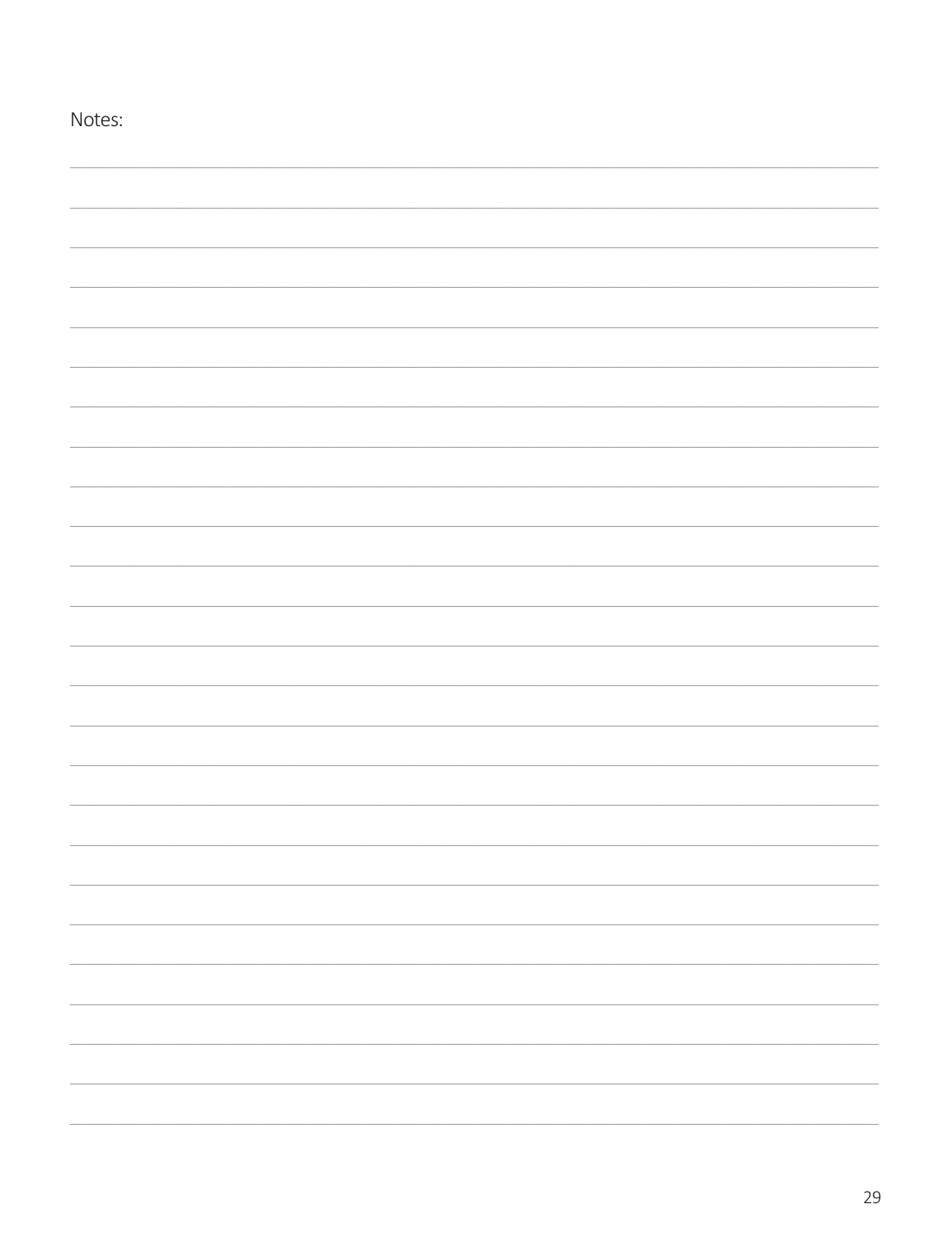| Notes: |  |
|--------|--|
|        |  |
|        |  |
|        |  |
|        |  |
|        |  |
|        |  |
|        |  |
|        |  |
|        |  |
|        |  |
|        |  |
|        |  |
|        |  |
|        |  |
|        |  |
|        |  |
|        |  |
|        |  |
|        |  |
|        |  |
|        |  |
|        |  |
|        |  |
|        |  |
|        |  |
|        |  |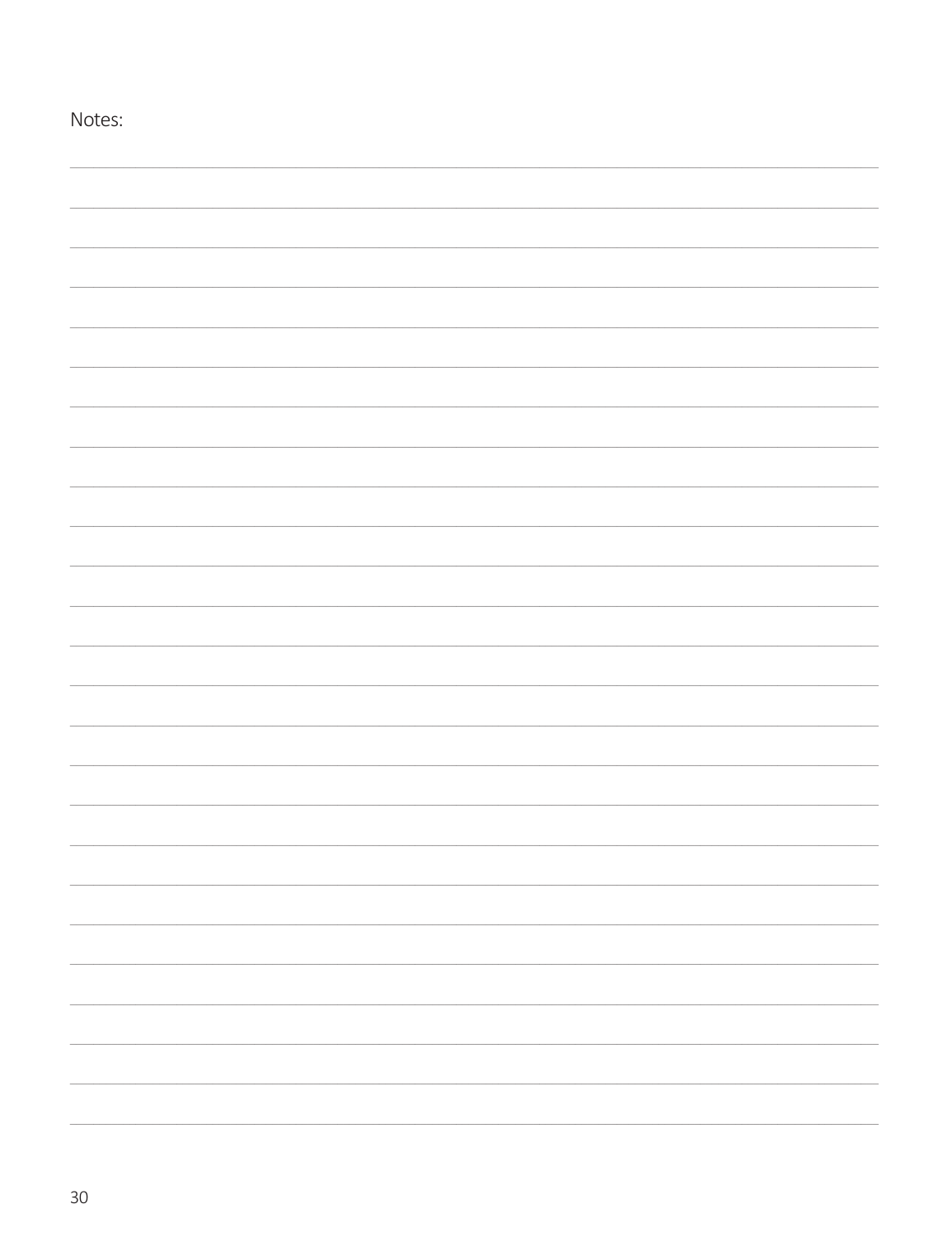| Notes: |
|--------|
|        |
|        |
|        |
|        |
|        |
|        |
|        |
|        |
|        |
|        |
|        |
|        |
|        |
|        |
|        |
|        |
|        |
|        |
|        |
|        |
|        |